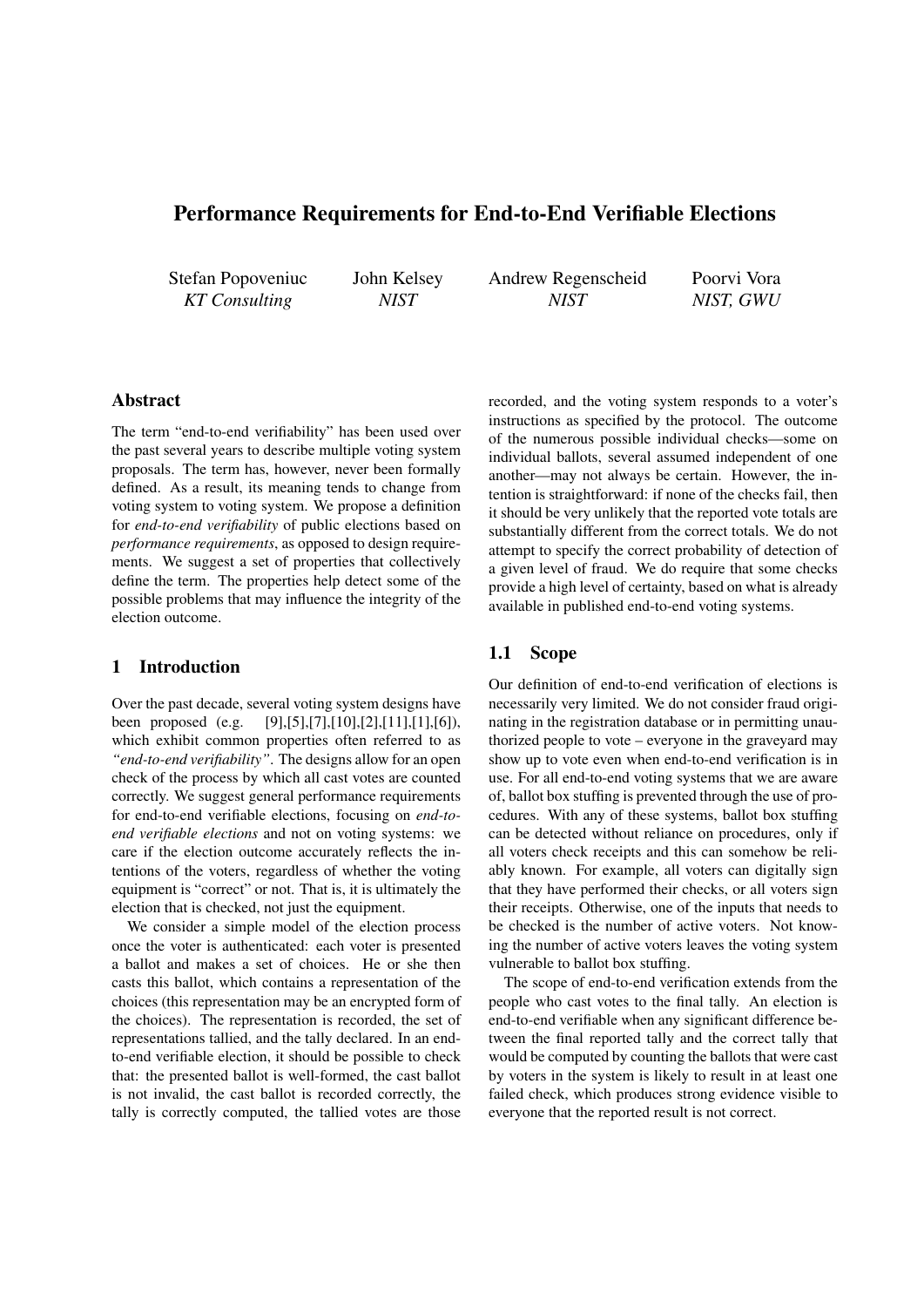Similarly, we consider requirements only for election integrity. Voter privacy, resistance to coercion and vote buying, reliability, usability, accessibility, and resistance to denial-of-service attacks are all very important in a real-world election, but they are all outside our scope, and will no doubt require many additional requirements. We do realize that the difficulty of designing an end-toend verifiable system comes from the difficulty of the system providing, in particular, ballot confidentiality. Indeed, it would be rather easy to have an end-to-end voting system in which it is public how everyone voted. It is even more difficult to design an end-to-end verifiable voting system which, in addition to ballot confidentiality, is easy to use, is accessible to voters with disabilities, accommodates all sorts of ballots styles, works in both very small and very large elections, is fast, fail-safe, etc. However, we restrict the scope of this work to rigorously define the notion of *end-to-end verifiability*.

One important note: When we discuss end-to-end verifiability of an *election*, this imposes requirements that go beyond the voting equipment, cryptographic protocols, or programs used. These requirements apply as strongly to the procedures used in these elections, some of which may even be encoded in election law<sup>1</sup>.

## 2 Methodology

To ensure the verifiability of an election, we have identified *six checks*. When a given election passes all six, it can be said that the election is end-to-end verified. Informally, this means that the ballots cast by the voters within the voting system were correctly recorded and counted, and that count was reported in the final tally. If any votes were added<sup>2</sup>, deleted, changed, or invalidated after being cast, there is a substantial probability that this fact will be detected in a way that any observer can verify.

Each check is specified by the skeleton below.

- 1. *Irregularity* Checked: Each check is intended to catch a particular type of irregularity.
- 2. *When* the check can be made: It may be that a check can be made only in a window of time; or it may be that a certain event has to happen before the check can be made, but there is no ending time.
- 3. *Who* may check: For a transparent voting system it is unacceptable to allow only entities with privileged access to the voting system or to the election records (like manufacturers, testing labs, election officials) to perform checks. Voters should be able to perform checks to determine their votes are correctly cast. The general public should be able to perform more general checks regarding vote processing. The only requirement for someone to be able

to perform checks on the processing of votes should be knowledge of how the system works and access to election data; these should be publicly available.

- 4. *What* is checked: This specifies what it means to perform the check. Perhaps some data is checked for consistency, or perhaps some property of some data is checked.
- 5. Detection *Probability*: What is the probability that, if an irregularity has occurred and the check is performed, the check does detect the irregularity? That is, what is Pr[the check detects a problem *|* there is a problem]? (For general discussions, we denote this probability  $\alpha$ , though it should be understood that its value depends on the check being performed). Though it is possible that  $\alpha < 1$ , and that the check misses the irregularity at times, we would like  $\alpha$  to be as close to 1 as possible. The checks should be designed so that, if the election outcome is incorrect, there will be several checks that would independently determine an irregularity with probability  $α$ . Hence the probability that no check detected the irregularity would be negligible. Note that:
	- *•* We assume that the check does not provide a false alarm, *i.e.* Pr[the check detects a problem *|* there is no problem  $] = 0$ . Consequently, as long as the check does detect a problem with non-zero probability, *i.e.* Pr[check detects a problem]  $\neq$  0, then, if the check indicates there is a problem, there is indeed a problem, *i.e.* Pr[there is no problem *|* the check detects a problem]= 0 (by a simple application of Bayes' rule).
	- While it may be impossible to assess Pr[there is a problem *|* the check does not detect a problem], this is a probability we care about and which we would like to ensure is small.
- 6. *Proof* if system fails check: If the check detects a problem, is it possible to prove the existence of the problem? How convincing is the proof? Is the proof probabilistic or irrefutable? Is the proof valid for only some entities (e.g. zero-knowledge proofs may only convince the verifier, not anyone else), or can it convince any entity (universal proofs)?
- 7. Observations: Various clarifications for the particular check.

All the requirements are minimal. Some systems may exceed the requirements. For example, suppose there is a requirement that a certain individual should be able to perform a check. A system in which anyone can perform the check meets and exceeds the requirements. The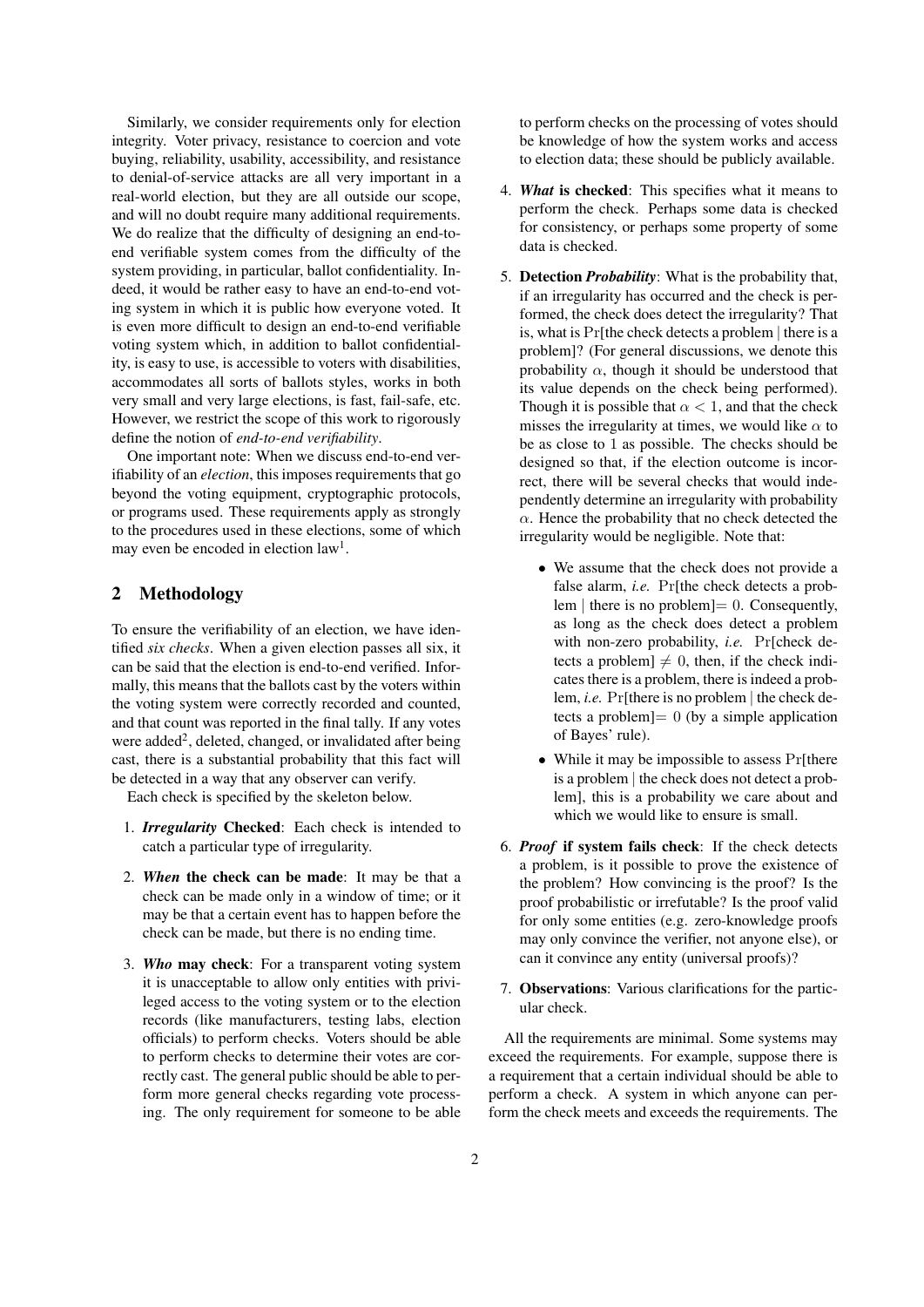same is valid for probabilities: systems that provide better than required probabilities of detecting errors meet and exceed the requirements.

Note the following regarding the requirements:

- 1. No bulletin board is mentioned. While most, if not all, voting systems that do satisfy the end-to-end requirements use a public bulletin board, the definition does not require the use of a bulletin board if the properties may be obtained in another manner.
- 2. No receipt is mentioned. While some existing endto-end voting systems give voters a receipt that they can later check is on the public bulletin board, these requirements do not explicitly require that such a receipt exist, but only require the property that is ensured by the use of a receipt.
- 3. Cryptography is not mentioned. The use or the lack of encryption is not specified by these requirements. While the cast ballot may be an encrypted vote and some cryptographic protocols may need to checked, no reference to any cryptography is made in any of the requirements. The cast ballots may be in the clear or may be encrypted. The tallying mechanism may require decryption or it may not.
- 4. As mentioned above, the scope of these requirements is only to ensure the integrity of the tally. Ballot secrecy, usability, accessibility and other important requirements of voting systems should also be addressed in separate documents.
- 5. The requirements do not specify what happens if a problem is found (a system fails a check). It is highly desirable that all systems provide a mechanism for recovery. Assuming a mistake has been detected, it is undesirable that the election come to a halt (or that the only alternative is to restart the election from the very beginning). Many systems only detect errors, but from a practical perspective it would be preferable to have the ability to evaluate the impact of some detected error or fraud in a public way, so that election officials could make an informed decision about whether some failed check called the results of the election into question, or could correct the error without rerunning or invalidating the election. However, such concerns are outside the scope of this paper.

## 3 Definition

We start with some terminology and notation:

*•* An *active voter* is one who casts a ballot in the current election.

- *• Vivian* (the initial "V" is for "voter") is any active voter. Victor is another active voter (any active voter different from Vivian). All voters are equal in the sense that they have the same opportunity to detect an irregularity.
- *• Ann* (the initial "A" is for "anyone") is a member of the public, i.e. any person. Ann does not have to be a voter and can be geographically located anywhere. All members of the public are equal in the sense that if Ann has the opportunity to detect an irregularity, Alice has an equivalent opportunity.
- *•* By "*any time after the election'*' we mean any time after the polls close and election "housekeeping" is finished (*i.e.* equipment is shut down, reports are made, data is uploaded to servers, *etc.*) This should be no later than a couple of hours after polls close.
- *•* By somebody "*being able to check*" a claim, we mean that the person or entity checking has knowledge of the public election data and of how the voting system works (which should be public). We do not mean that the individual is privileged in any way, and there are no designated or authorized checking entities.
- *•* By *the probability that Vivian detects existent malfeasance*, we mean this probability given that Vivian does perform the check. It is trivial to see that, if Vivian does not opt to perform a check, she is not able to detect malfeasance.
- *•* A *proof* consists of a central claim, and a set of verifiable supporting claims and inferences that demonstrate that the central claim is (probabilistically) true.
- *•* An *irrefutable proof* is a proof in which the probability that the central claim is false is smaller than 2<sup>−112</sup>. A *probabilistic proof* is one which is not irrefutable. The choice of 2 *<sup>−</sup>*<sup>112</sup> comes from NIST's SP 800-57.
- *•* A *publicly acceptable proof* is a proof whose supporting claims and inferences can be independently verified by anyone, as opposed to a proof that is crafted for a designated verifier. If Ann performs a check which fails, and possesses a publicly acceptable proof of malfeasance, she can use the proof to convince Alice of the existence of the malfeasance, or Alice can run the check independently to obtain a proof that convinces her. Not all failed checks result in publicly acceptable proofs of malfeasance.

We now provide the definition.

\*\*\*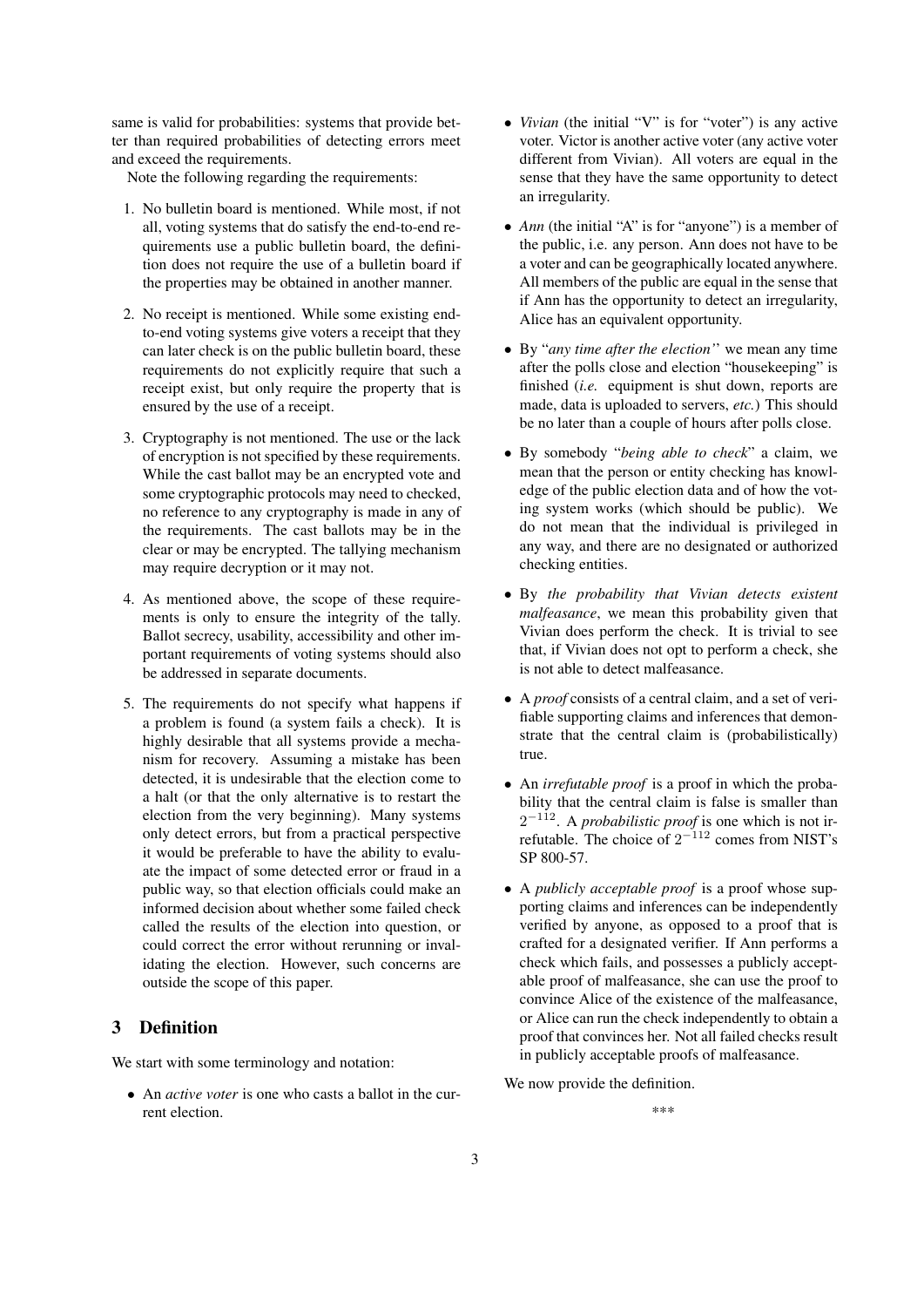*An election is said to be end-to-end verifiable if and only if*:

- 1. Presented ballots are well-formed (i.e. the representation of the voter's choices on the ballot agrees with the representation that will be read by the rest of the election system) <sup>3</sup>
	- (a) *Irregularity* Checked: If the ballot to be cast by Vivian is not well-formed, then,
	- (b) *When* the check can be made: at any time after the election,
	- (c) *Who* may check: Vivian
	- (d) *What* is checked: is able to detect if the vote she is about to cast does not represent a vote for the candidate(s) she intended.
	- (e) Detection *Probability*: The probability that Vivian does not detect her incorrectly formed ballot is strictly less than one.
	- (f) *Proof* if system fails check: Vivian has a publicly acceptable, irrefutable proof of malfeasance if she detects that her ballot is not wellformed.
	- (g) Observations: If Vivian and Victor are independent samples of voters, then, the probability that Vivian does not detect that her ballot is incorrectly-formed must be independent of the probability that Victor does not detect that his ballot is incorrectly formed. The probability that Vivian does not detect that her ballot is incorrectly formed must be independent of how Vivian voted. Also, Vivian should be able to check that her ballot is "fresh", i.e. that it has not been issued to another voter also.
- 2. Cast ballots are well-formed (*i.e.* cast ballots do not contain over-votes or negative votes)
	- (a) *Irregularity* Checked: If a cast ballot *B* (any cast ballot) is not well-formed (contains overvotes or negative votes), and is marked to be included in the tally, then,
	- (b) *When* the check can be made: at any time after the election,
	- (c) *Who* may check: Ann
	- (d) *What* is checked: is able to detect that the cast ballot *B* is incorrectly formed.
	- (e) Detection *Probability*: The probability that no one detects that the cast ballot *B* is incorrectly formed is discussed in section 5.
	- (f) *Proof* if system fails check: Ann has a publicly acceptable, irrefutable proof of malfeasance if she detects that a cast ballot is incorrectly formed.
- (g) Observations A "cast ballot" refers to that which has been cast, and which the tally will be computed from. It may not be a plaintext ballot bearing a vote (as in the case of traditional cast paper ballots) and could be an encrypted vote.
- 3. Recorded as cast (i.e., the ballot the voter cast is the one that was received and saved by the voting system)
	- (a) *Irregularity* Checked: Assuming Vivian's cast ballot has been incorrectly recorded, then,
	- (b) *When* the check can be made: at any time after the election,
	- (c) *Who* may check: Vivian
	- (d) **What** is checked: is able to detect that  $her^4$ cast ballot is incorrectly recorded
	- (e) Detection *Probability*: with a probability strictly greater than zero<sup>5</sup>.
	- (f) *Proof* if system fails check: If Vivian detects that her cast ballot is incorrectly recorded, she has a publicly acceptable proof of malfeasance. The probability that the central claim the ballot is incorrectly recorded—is true is not negligible. (This proof need not be irrefutable.)
	- (g) Observations: A ballot is incorrectly recorded if the recorded ballot is different than the ballot that was cast. It should be difficult for Vivian to produce a publiclyacceptable proof of malfeasance, when in fact the vote is recorded correctly (i.e. as  $cast)^6$ . The event corresponding to Vivian checking that her ballot is correctly recorded should be independent of the event corresponding to Victor checking that his ballot is incorrectly recorded, and independent of what vote was cast.
- 4. Tallied as recorded (i.e., the votes on the cast ballots are counted correctly to get the public tally)
	- (a) *Irregularity* Checked: If *n* recorded ballots have been incorrectly tallied, then
	- (b) *When* the check can be made: at any time after the final tally has been made public by the election officials
	- (c) *Who* may check Ann
	- (d) *What* is checked is able to detect that the declared tally does not represent the tally of all the recorded votes.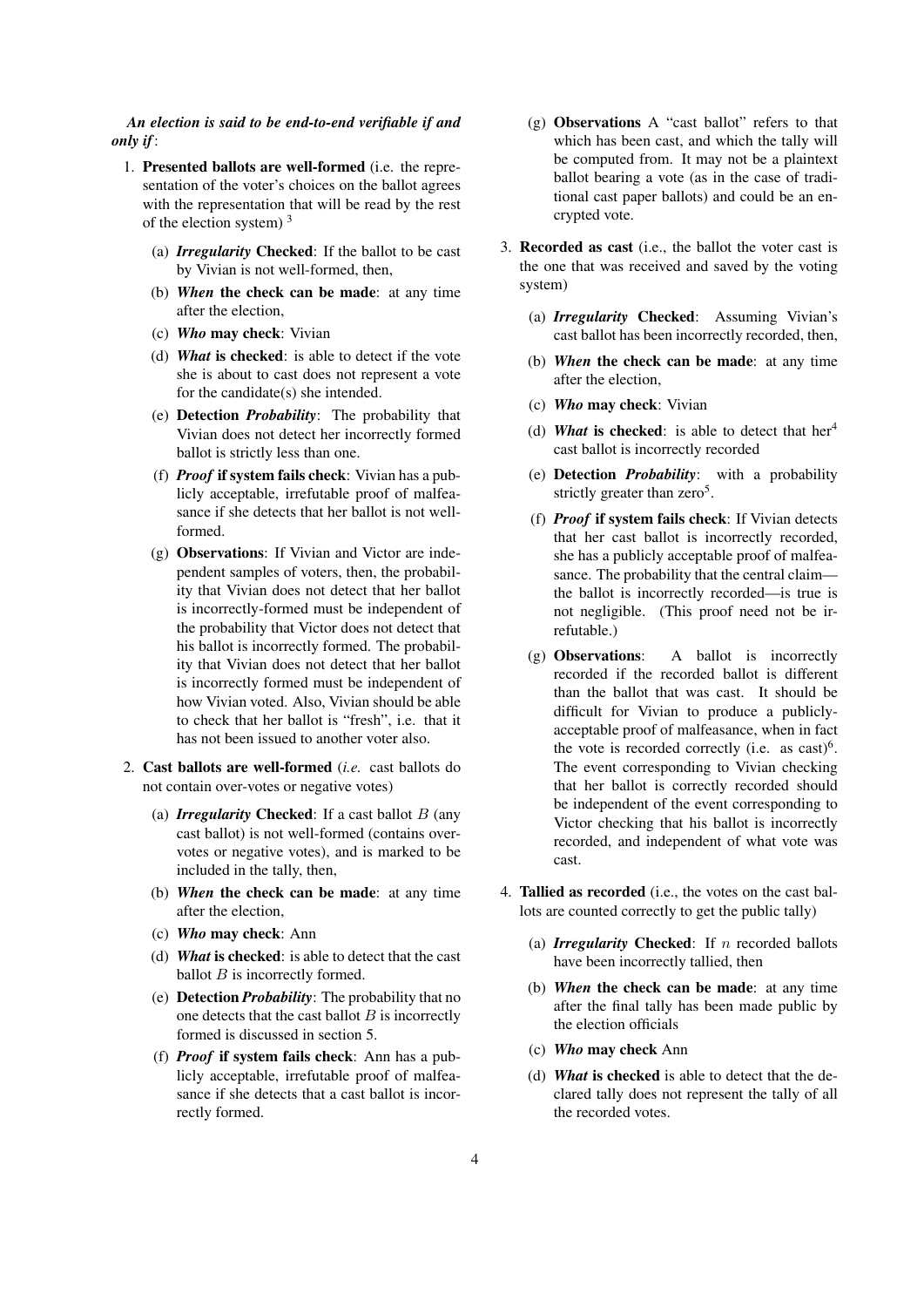- (e) Detection *Probability* The probability that Ann does not find an error in the declared tally, when there is such an error, is at most  $c_n < 1$ , a parametric function specified by the design of the system.
- (f) *Proof* if system fails check: Ann has a publicly acceptable, irrefutable proof of malfeasance if the check fails.
- (g) **Observations:**  $c_n$  represents the probability of the check passing when *n* ballots have been mistallied (e.g.  $c_n = \frac{1}{2^n}$ ). The probability  $c_n$  may be a function of *n*, it may be independent of *n* or it may depend on other parameters such as the total number of cast votes.  $c_n$  is known before the election and is specified by the design of the system. For example,  $c_1$  represents the probability of detecting a tally error when a single ballot was miscounted, and  $c_{20}$ represents the probability of detecting a tally error assuming 20 ballots were miscounted.
- 5. Consistency (i.e., the set of ballots subject to the *recorded as cast* check is the same as the set of ballots subject to the *tallied as recorded* check.)
	- (a) *Irregularity* Checked: Assuming that the set of recorded ballots from Tallied as recorded is not the same as the set of ballots Vivian is able to check in Recorded as cast, then,
	- (b) *When* the check can be made: at any time after the tally has been made public by the election officials
	- (c) *Who* may check: Ann
	- (d) *What* is checked: is able to detect that the two sets are different.
	- (e) Detection *Probability* The probability that Ann cannot detect that the two sets are different is smaller than  $\epsilon$ . We suggest  $\epsilon = 2^{-30}$ , but this may be chosen as desired.
	- (f) *Proof* if system fails check: Ann has a publicly acceptable irrefutable proof of malfeasance if the system fails the check.
	- (g) Observations: The "chain of custody" is checked: the cast ballots that voters check are the cast ballots included in the tally.
- 6. Each recorded ballot is subject to the "recorded as cast" check (*i.e.* no ballots are included in the final tally that could not have been checked by at least one voter)
	- (a) *Irregularity* Checked: If a cast ballot *B* (any cast ballot) does not have a unique voter who

is able to check it during the "recorded as cast" phase, then,

- (b) *When* the check can be made: at any time after the election,
- (c) *Who* may check: Ann
- (d) *What* is checked: is able to detect that the cast ballot  $B$  does not have a unique corresponding voter.
- (e) Detection *Probability*: The probability that no one can detect that *n* cast ballots do not have corresponding voters should be lower than *pn*, where  $p_n$  may be a function of  $n$  or it may be a low constant (i.e. close to zero).
- (f) *Proof* if system fails check: Ann has a publicly acceptable, irrefutable proof of malfeasance if she detects that some ballots do not have unique corresponding voters.
- (g) Observations The voting system cannot trick Vivian into checking Victor's ballot while believing she is checking her own ballot, because this would allow the voting system to insert an extra ballot into the tally, without being detected.

In addition to all these checks, there is one additional catch-all requirement, which differs among different end-to-end voting mechanisms too much to be simply specified as a check: Whenever there is some part of the voting protocol which must be followed by the voting system in order to ensure the integrity of the election, there must be some check which can detect (and provide public proof) when the voting system doesn't follow the protocol. For example, if Vivian has a choice of auditing or casting a ballot, and must indicate the choice to the voting system, there needs to be some way for her to prove to others that the voting system ignored her choice. This will often have to be ensured by procedures or physical (non-electronic) mechanisms<sup>7</sup>.

If the voting system performs an action which is contrary to what Vivian instructed it to do, then Vivian must have irrefutable proof of malfeasance. For example, if Vivian can choose to either cast or audit a ballot, and Vivian instructs the voting system to audit the ballot, the voting system cannot cast the ballot without Vivian having an irrefutable proof that the voting system did not do what she said.

### 4 Presented ballots are well-formed

This check ensures that the ballot (whether printed, on screen, or represented in some other way) is interpreted in the same way by Vivian and by the voting system.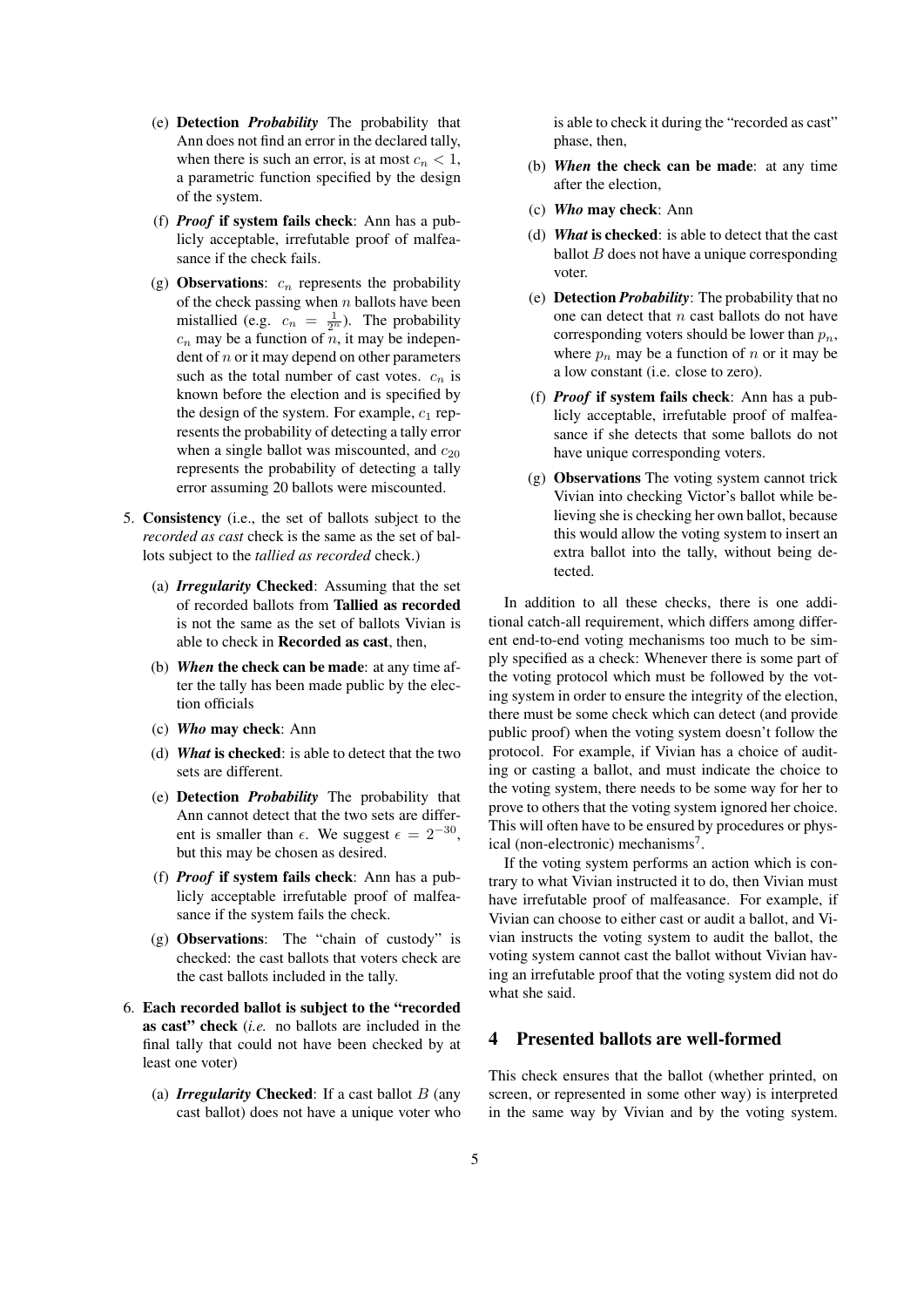Without this check, Vivian might be convinced she had cast a vote for Alice, when her ballot encoded a vote for Bob.

To explain the need for this requirement, we give an example: assume there is an election with a single active voter, Vivian (and thus a single cast ballot). She marked her ballot for Carol (the initial "C" stands for candidate). But because of the special way the ballot was constructed, the final tally contains one vote for Chris. We assume that all the other steps in the process are conducted honestly and all other checks except this one are performed and passed. Vivian's vote was switched from Carol to Chris by the way the ballot is constructed. For example, assume a simple optical scan ballot with two candidates, Carol and Chris. Vivian fills in the oval next to Carol's name. When the piece of paper is inspected, anyone can see that the oval next to Carol is marked and thus this is clearly a vote for Carol. But the optical scanner is configured to detect dark ovals, and not to read the names associated with the dark ovals. A dark oval at some specified geometrical coordinates is counted as a vote for Carol and a dark oval at other specified coordinates for Chris. Here are some possible attacks that the printer can perform:

- print both names on the ballot as Carol (instead of Chris and Carol) and hope that the voter marks the second one, which will be counted for Chris.
- switch the names of the candidates around. Print Carol instead of Chris and Chris instead of Carol.
- *•* translate the entire ballot down, relative to the timing marks of the scanner, such that the geometrical positions the scanner is configured to interpret as for Carol are now for Chris.

The above attacks are for very simple optical scan ballots and are listed in the order of likelihood of being detected by Vivian. It is likely that Vivian will notice that Carol appears twice on the ballot (instead of Carol and Chris), it is less likely that Vivian knows the canonical order of the candidates on the ballot and notices that the ballot she got does not have the candidates in canonical order. It is improbable that Vivian will notice the positions of the races relative to the timing marks.

But not all ballots may be as simple as classical optical scan ballots. In voting systems like Prêt à Voter[7] or PunchScan[10], altering the printing of ballots may not be detectable by a visual inspection. In Prêt à Voter the order of the candidates may not be the committed one, and in PunchScan, the order of the symbols on either the top or the bottom page may be inconsistent with the committed ones. For example, the order of the candidates on the Prêt à Voter ballot that Vivian received would be "Carol, Chris", but the commitment is for the reversed

order "Chris, Carol". Vivian can detect this by requesting two ballots, one to spoil and audit and the other one to cast. In PunchScan, the ballot the voter gets may have printed "X" next to Carol and "Y" next to Chris, but the commitment may be to "Y" next to Carol and "X" next to Chris. Vivian can detect this by choosing either the top or the bottom page to keep as her receipt.

It is sufficient if the probability with which Vivian does detect an existing malfeasance is strictly greater than zero, and thus the probability that Vivian does not detect a malformed ballot is strictly less than one. A scenario in which Vivian has no possibility to check if her ballot is well formed is not acceptable.

The probability that both Vivian and Victor fail to detect that their ballots are incorrectly formed is the product of the two probabilities (since they are assumed to be independent of each other). Therefore the probability that several ballots are incorrectly-formed, and none are detected, goes down exponentially with the number of incorrectly-formed ballots. Even a 90% chance of not detecting a malformed ballot translates into a 0.5% chance that 50 ballots were malformed and none were detected (assuming all 50 were checked). For an election with a margin of more than 100 votes, this is a tolerable error rate if all ballots are checked for well-formedness.

To perform this check, Vivian may be asked to compare two strings, two images, or the order in which names appear on a ballot. There may be additional checks, such as checking cryptographic operations (i.e. commitments or encryptions). While Vivian is technically able to do the cryptographic checks, it may be sufficient if Vivian only checks that the data that needs to be cryptographically checked is correct, and lets someone else perform the mathematical checks. For example, in Prêt à Voter, Vivian is asked to compare the order of the candidates on the ballot she spoiled and kept (as a physical piece of paper) to the order of the candidates that is posted on the public bulletin board. Ann can check that the posted order of the candidates is consistent with the decryption onion posted for that ballot.

In addition, Vivian must be able to check that the ballot is receives is "fresh", i.e. that it has not been issues to another voter. This aspect is important to detect the following type of attack: the voting system issues the same ballot to Vivian and Victor and this may in turn cause voters to be associated with the same ballot, allowing the voting system to inject a ballot without being detected.

## 5 Cast ballots are well-formed

This check ensures that Vivian's vote has the correct impact on the final tally. Thus, Vivian's vote can neither contain multiple votes for her preferred candidate, nor can contain negative votes to decrease the final count of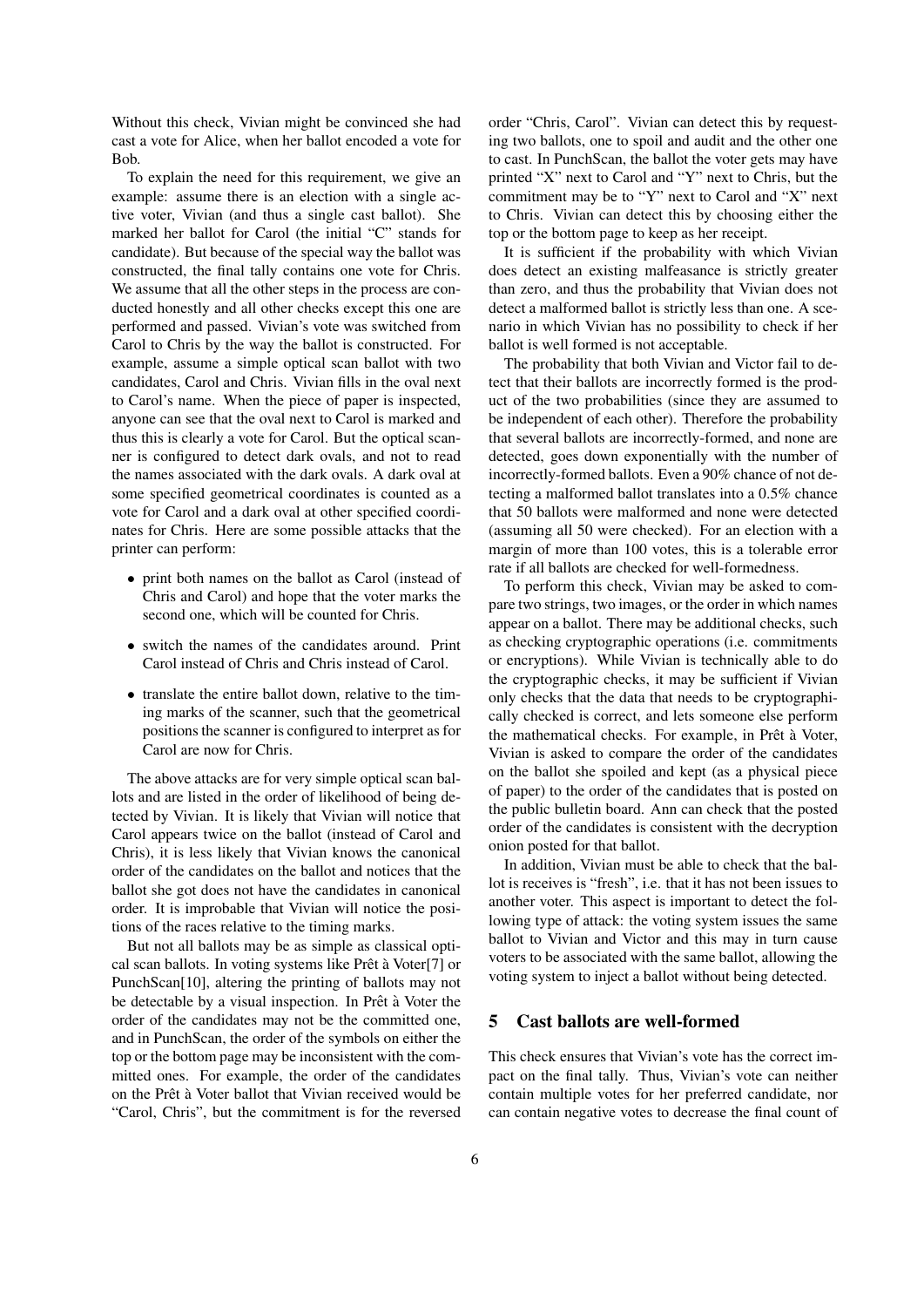votes of her least favorite candidate. To best understand this requirement we give two examples.

Assume we have a homomorphic voting scheme like the one in Scratch & Vote[2]. Vivian casts an encrypted vote and all cast votes are first aggregated under the hood of encryption, and then the encrypted aggregate is decrypted, resulting in the tally. There needs to be a check that ensures that the encrypted vote is not an encryption of a value that represents more than one vote for a candidate, or a negative number of votes. For example, if the vector  $(0,0,1,0)$  represents a vote for the third candidate and  $E(0,0,1,0)$  represents its encryption under the homomorphic scheme, one needs to check that the encryption is not actually for the vector  $(0,0,100,0)$  which would count as one hundred votes for the third candidate. Or the vector is not  $E(-100,-100,301,-100)$  which would add three hundred and one votes for the third candidate and would deduct 100 votes from all the other candidates, resulting in a net addition of one vote.

Another example is the ThreeBallot[11] voting system. In ThreeBallot, the voter may make three marks for Carol, which would count as an extra vote for Carol, i.e. Vivian casts 2 votes for Carol. Or Vivian may not make any mark for Carol, in which case, Vivian just subtracted one from Carol's total. The ThreeBallot "checker" is designed to avoid these situations.

In most voting systems, under-votes do not actively subtract votes from Carol's total, i.e. an under-vote does not nullify the effect of another valid vote (but in some cases, like ThreeBallot, this is possible). Moreover, overvoted ballots are excluded from the tally. In many cases clear text ballots are available before the tally, so eliminating over-voted ballots is a simple exercise. But in voting schemes that use, for example, homomorphic tallying, clear-text ballots are never available, instead, only the tally is published in clear-text and no clear-text ballots are ever made public.

There are some voting systems in which one can tell if an over-vote or a negative vote is present or not by simply inspecting the cast vote. For example, in Prêt à Voter or PunchScan one can determine, by simply inspecting the coded vote, if the cast ballot should be included in the final tally or not, even before the clear-text votes are available.

Ann should be able to check that no over-votes are included in the final. It is not sufficient if Vivian or the voting system is able to check, because Vivian may be colluding with the voting system. It may only take a single voter colluding with the voting system, to inject a large number of over-votes, thus changing the election outcome.

The potential benefit obtained by inserting a cast ballot that contains 101 votes for Carol is equivalent to stuffing the ballot box with 100 ballots, all for Carol. The risk for

the attacker has to be proportional to the benefit. High return should imply a high probability of detection.

We distinguish between two cases:

- 1. A single detected malformed ballot can be traced back to the voting system (maybe in collusion with Vivian), i.e. the voting system is part of the attack.
- 2. A single detected malformed ballot can be traced back to Vivian and doesn't call into question the honesty of the voting system.

In the first case, the voting system is an active participant in trying to have over-votes on Vivian's ballot. The probability that Ann does not find an error in this case, when there is such an error, is at most  $d_n < 1$ , a parametric function specified by the design of the system, where *n* is the size of the change in the tally caused by the overvoter or negative votes. For example *d<sup>n</sup>* could be lower than  $\frac{1}{2^n}$ .

In the second case, Vivian is trying to inject more votes than allowed and the voting system is actively trying to stop this from happening. The probability that Vivian can successfully inject over-votes should be negligible, because there may be many voters trying to inject overvotes and it may be enough for one voter to be successful.

The formula  $min(2^{-20}, 2^{-max(O,N)})$  where

 $O = log_2(max_{i \in AllC andiates}(NPO_{candidate_i}))$ 

and

$$
N = log_2(max_{i \in All candidates}(|NNV_{candidate_i}|))
$$

is an attempt to model this tradeoff. NPO stands for *number of possible overvotes*, and NNV stands for *(*number of negative votes).The more over-votes can be included in a cast ballot, the lower the probability of not detecting this malformed ballot. Similarly, the more votes can be subtracted from a candidate, the lower the probability that this gets unnoticed. This is represented by the term 2 *<sup>−</sup>max*(*O,N*) Assume that, for a particular form of the cast ballot (e.g. an encrypted ballot for a homomorphic scheme), a voter can hide  $2^{100} + 1$  votes for any candidate (that she favors), or  $-2^{50}$  votes for any candidate (that she opposes). Then  $Q = 100$  and  $N = 50$  and thus

$$
2^{-\max(O,N)} = 2^{-\max(100,50)} = 2^{-100}
$$

There may also be voting systems in which a cast ballot may include a small number of over-votes. ThreeBallot is one example. In ThreeBallot, with the complicity of the ThreeBallot checker, one can cast an extra vote for a candidate or minus one vote for a candidate. This would  $r$ *result in*  $O = N = 0$  and thus  $2^{-max(O,N)} = 2^0 = 1$ .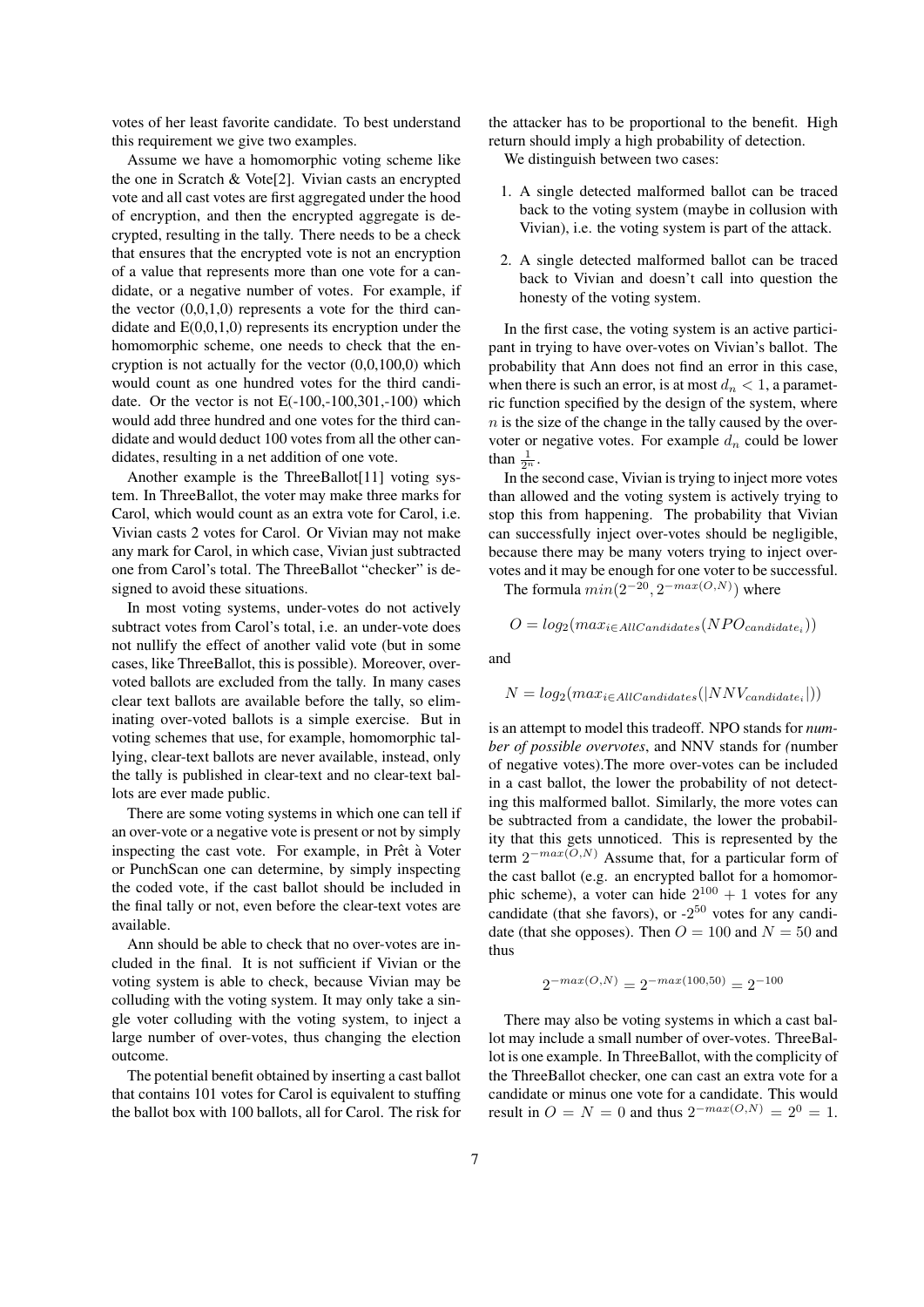The probability that this ballot is not spotted by the public is 1, which is clearly unacceptable. Therefore we put an upper bound on this probability, 2 *<sup>−</sup>*<sup>20</sup>, about one in a million. This completes the explanation of the proposed formula *min*(2*−*<sup>20</sup> *,* 2 *−max*(*O,N*) ).

Note that Ann should be able to perform this check and not only Vivian.

Because the probability of not detecting a malformed ballot is upper bound to at most one in 2 *<sup>−</sup>*<sup>20</sup>, and because proof of malfeasance is irrefutable, recovering is possible by simply marking the malformed ballots as not being included in the final tally. This is one of the simplest possible forms of recovery.

### 6 Recorded as cast

This check ensures that Vivian's vote is recorded by the election system correctly.

This requirement is typically implemented in existing end-to-end systems by giving Vivian a receipt, and posting all receipts on a public bulletin board. Vivian may check that her receipt is correctly posted on the public bulletin board. However, the stated requirement captures a property rather than a mechanism (such as a public bulletin board), and other mechanisms could exist to satisfy it.

This requirement is in preparation for the "Tallied as recorded" requirement, and, in conjunction with the "Consistency" requirement ensures that the chain of custody is secure, from the voters to the talliers. In other words, the ballots that were cast are the ballots that will be tallied. No cast ballot was modified, deleted or substituted (i.e. the original ballot box was not thrown in the river and replaced with a carefully crafted one).

This requirement is typically checked by Vivian having to comparing two strings or two images: one from Vivian's receipt and one provided by the public bulletin board. In essence, the comparison is performed bit by bit, and all bits must be the same. However, it may be that Vivian can only check part of the ballot she cast, not the entire ballot. For example, the cast ballot may be cut into a couple of parts, and Vivian might only be able to check one of the parts, but the voting system may not be able to predict which part before it is checked (e.g as in Three-Ballot). In this case, Vivian probabilistically checks that her ballot is correctly recorded, since she only checks part of her ballot, not all of it.

In most current end-to-end systems, Vivian gets a receipt when she casts her ballot. The receipt can be "something Vivian has", like a paper receipt that is signed (or otherwise authenticated) by the voting system, or the receipt can be "something Vivian knows", such as a secret code that Vivian only learns if she did cast a certain vote. Both types of receipt have advantages and disadvantages. Future end-to-end systems may use some entirely different kind of receipt, so long as they meet these requirements.

If Vivian detects that her ballot is not correctly recorded, she must be able to bring some sort of evidence, so that spurious complaints are discouraged. It is not necessary for Vivian to provide an irrefutable proof of malfeasance, a probabilistic proof is sufficient. For example, if Vivian has a one in thousand chance of forging a proof of malfeasance (as in some settings of Scantegrity II[6]), and a statistically significant number of voters bring such probabilistic proofs, it is unlikely that all were able to successfully forge proofs, and it is very likely that malfeasance occurred. Similarly, if Vivian has a (stamped or digitally signed) receipt that she checks on a public bulletin board, it would be difficult for Vivian to forge the receipt. (It is out of the scope of end-to-end verifiability to describe how Vivian can check the validity of a digital signature. We simply assume that Vivian is able to check the validity of digital signatures, whether procedurally or otherwise).

We note again that this requirement does not protect against ballot box stuffing. It simply ensures that the set of tallied votes includes all the cast votes with very high probability; it does not ensure that there are not votes in the tallied collection that were not legitimately cast. This can be addressed in various ways, for example by making the list of active voters public, or certifying the number of votes cast, *etc.*. We view the voting system as that which counts correctly the votes cast. It is not the system that authenticates voters, or determines who can cast a vote. An end-to-end voting system is not sufficient for a correct election outcome. A means of authenticating voters and determining that votes are cast only by valid voters is also necessary. The issue of ballot box stuffing is outside the scope of this paper.

The fact that Vivian's ballot is incorrectly recorded includes additions, deletions or modifications to the content of the ballot. For example, if Vivian did not vote for anybody, her vote should be recorded as such; it must not be possible for the voting system or election officials to modify this into a different cast vote without her being able to provide (maybe probabilistic) proof that this happened <sup>8</sup> Similarly, it must not be possible for the voting system to modify her valid ballot to be an illegal ballot, e.g. by turning it into an over-vote, without her having some chance of detecting this and being able to provide proof of it.

Conversely, neither Vivian nor Ann should not be able to create a receipt that would falsely accuse the voting system. She should not be able to add, delete or modify any content of her receipt. This is an important requirement to provide resistance of the voting system from a kind of denial-of-service attack; however, this is outside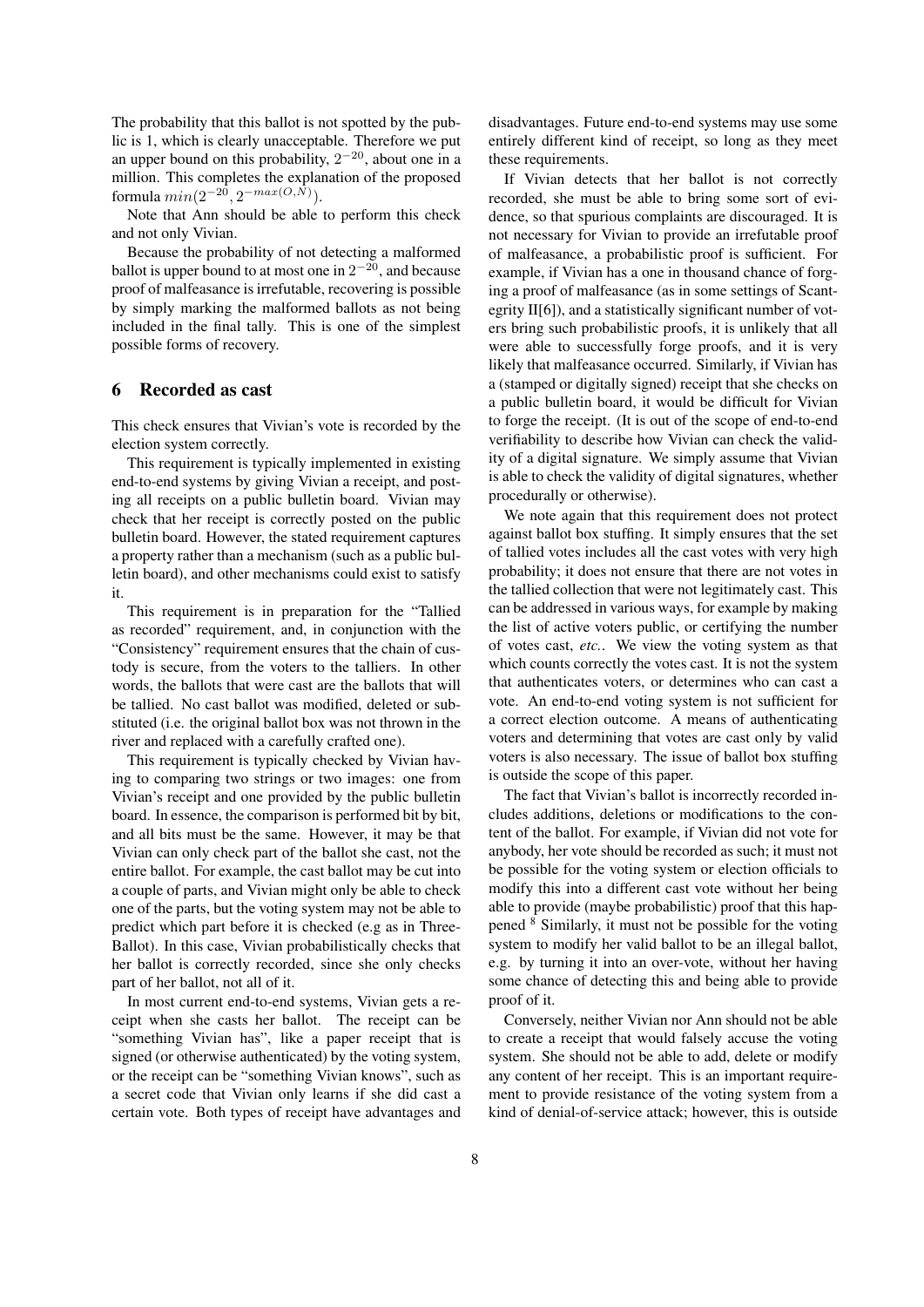the scope of a definition of end-to-end election verifiability that considers only integrity.

Vivian should be able to check that HER ballot is recorded as cast and that the ballot is only hers, and not somebody else's also. Many proposed end-to-end voting systems give receipts to each voter and use a public bulletin board to support the "recorded as cast" check. In some systems, it may be possible for the voting system to issue the same receipt to both Vivian and Victor. (Perhaps they voted identically.) In this case, Vivian and Victor each can check that their ballot was recorded as cast. However, since only one public entry was made in the bulletin board for two votes, the voting system is able to introduce an additional entry in the board, encoding whatever vote it likes. If this is possible within a given voting system, there must be a check that detects it with some probability  $d_n$ , where *n* is the number of cast ballots with have a duplicate. More inserted ballots must be no harder to detect than fewer inserted ballots. Note that in many currently proposed end-to-end systems, this consistency check is done by a combination of checking that the ballots are correctly formed, and that there are no duplicate ballot serial numbers included in the set of ballots subject to the final tally.

### 7 Tallied as recorded

This requirement allows everyone to check that the announced tally has been constructed from all the recorded ballots. Historically speaking, this property is the one that is most studied and most understood. At an abstract level, the voting system may provide a proof of equivalence of two sets, and the proof can be checked by anyone. In practice, techniques such as homomorphic talliers or mix-networks can be used, and it is well understood how such techniques can be made to be universally verifiable.

If Ann detects that a single recorded ballot has been incorrectly included in the tally, then this result must ultimately be available to every observer. That is, there must not be a restricted set of people who can run this check. Instead, if the check fails, it must fail (or be able to fail, given enough trials) for anyone who checks. For some types of systems, such as those that rely on an interactive proof of tally correctness, this requirement may only be satisfied if a beacon of randomness exists, that is accessible by Ann<sup>9</sup>.

The upper bound *c<sup>n</sup>* deserves an explanation. *c<sup>n</sup>* may be a function of *n* (the number of ballots that have been incorrectly recorded) or it may be independent of *n*. Let's assume there is a winner takes all election, with the margin *m*. The interesting term is  $c_{\frac{m}{2}}$ , since at least  $\frac{m}{2}$ would have been needed to be changed in order to change the outcome of the election. Let's assume we have two designs of voting systems and *c<sup>n</sup>* is specified for both. We can compare the two designs with regards to this particular check, and can say that one design offers a lower probability of detecting tally errors.

In some existing schemes  $c_n$  is an exponential function in *n*, i.e.  $a^n$  where  $a < 1$ . We can see that  $\lim_{n \to \infty} a^n = 0$ ,  $\forall a$  such that  $|a| < 1$ . Even for  $a = 0.9$ (i.e. a very high probability of not detecting that one ballot was not included correctly in the tally) if  $c_n = a^n$ then  $c_{50} \simeq 0.005$ , meaning that the probability of not detecting that 50 ballots were incorrectly included in the tally is approximately 0.5%.

If  $c_n$  is not a function of *n*, then  $c_n$  may be a pure constant, or may depend on other tunable parameters. Since  $c_n$  does not depend on  $n$ , mis-tallying one ballot is as risky as mis-tallying all the ballots. In settings where the expected margin of victory is expected to be very small (*e.g.* under 20 votes), it may be more advantageous if  $c_n$ does not depend on *n* but on another tunable parameter. For example  $c_n$  may depend on a parameter  $d$ ,  $c_n = \frac{1}{2^d}$ , and *d* can be set up for a certain election to an arbitrarily high value, such that  $c_n$  can be made arbitrarily low. This is the case with zero knowledge proofs for, *e.g.* correct decryption by mixnets.

This requirement does not set an upper threshold for  $c_n$  and this decision is left to the election officials. It may be possible to use a different  $c_n$  for different elections (even if the same voting system is used), depending on the requirements of the election and the expected margin of victory. It is, however, necessary that  $c_n < 1$ . That is, if an error occurs, there should be the possibility of detecting it<sup>10</sup>. Further, *c<sup>n</sup>* must at least not *decrease* with *n*; a larger fraud must not be *less likely* to detect than a smaller one.

This check can be made at any time after the final tally has been made public and certified. Since this check depends on the announced tally, it is not possible to carry it out before the tally is made public. From a technical point of view, there is no time frame to perform this check; more precisely, there is no ending time after which this check cannot be performed anymore. This implies that the results of an election can be contested (mathematically) even after the official tally has been certified and the winner has been installed into office.

#### 8 Consistency

This check ensures that the set of ballots that were subject to the "recorded as cast" check is the same as the set of ballots that were subject to the "tallied as recorded" check.

For example, many proposed end-to-end voting systems use a so-called "public bulletin board". Vivian can check that her vote is recorded as cast by checking that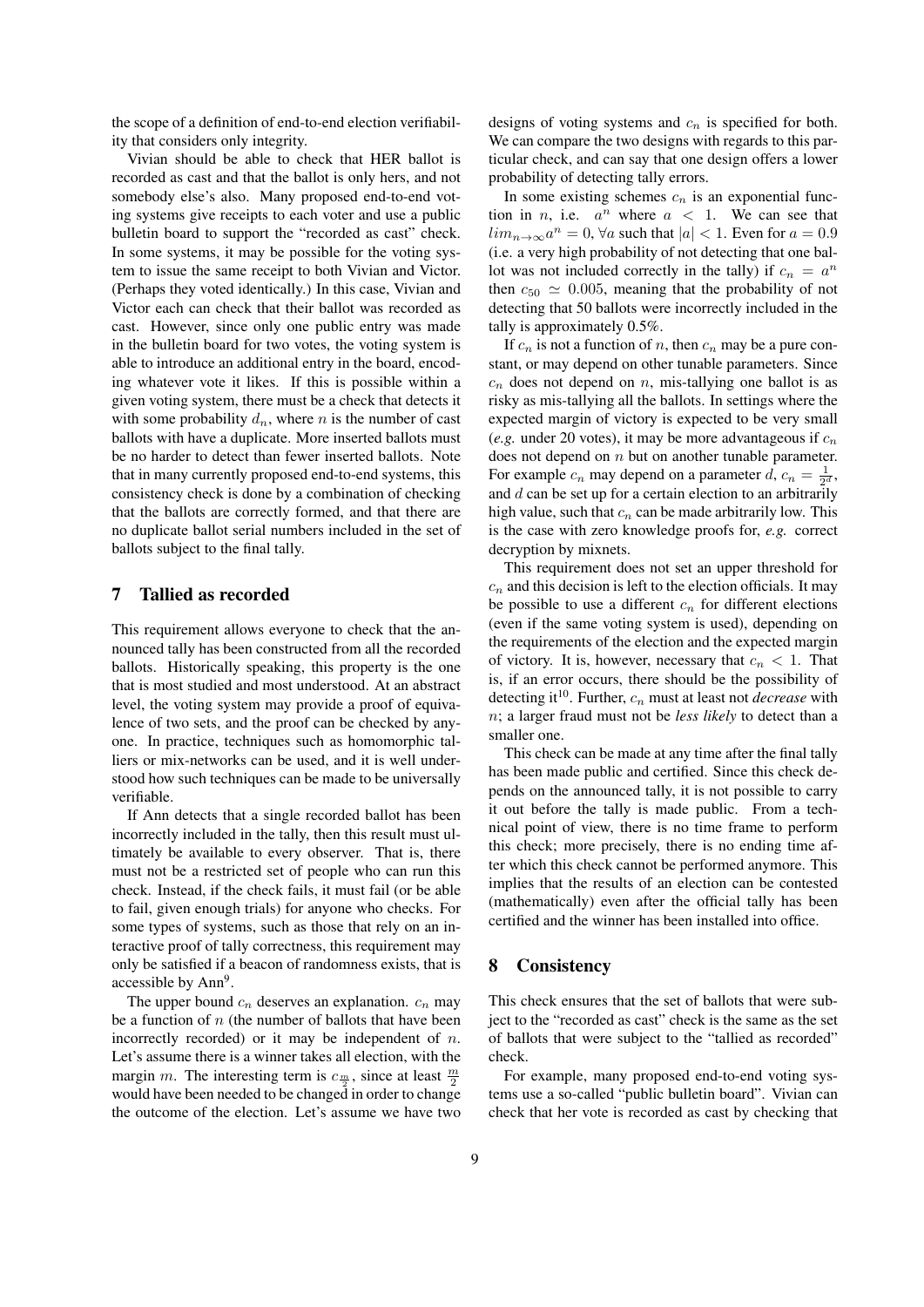her receipt is correctly posted on the bulletin board. Anybody can check that all the receipts posted on the public bulletin boards are tallied correctly. If the bulletin board could show a different receipt to Vivian during the recorded as cast check than it shows to Ann during the tallied as recorded check, then the election results could be undetectably altered. Some checks must be done to prevent this; for example, the bulletin board's receipts might be presented online along with a tree signature, which Vivian could use to verify that the data used in the tally included her receipt.

If this check fails, it must fail (or be able to fail, given enough trials) for all observers. That is, if Ann detects a failure, then Alice, Amelia, and Alexis (and any other observer who checks) must also be able to detect it.

## 9 Each recorded ballot is subject to the "recorded as cast" check

This addresses the following attack: the voting system gives both Vivian and Victor the same receipt. If they both perform the "recorded as cast" check, they may not be able to detect that they are actually checking the same ballot, which would allow the voting system to inject an extra ballot without being detected. This attack is somewhat similar to ballot box stuffing (since an authorized ballot is added), but the stuffing can only be made of one of the valid ballots is first deleted.

Ann must be able to detect if any cast ballot does not have a unique voter who is able to check it during the "recorded as cast" phase. In some voting systems, Ann may inspect the content of the bulletin board and detect that two identical ballots are posted with different data, or with different states. The existing end-to-end voting we are aware of can be divided into two types:

- 1. the system does not know how the voter wants to vote when handing the voter her ballot.
- 2. the system knows how the voter votes before giving the voter the receipts.

In the first case (in systems like Prêt à Voter or Punch-Scan), assume Vivian and Victor receive the same ballot, but they vote differently, and thus obtain different receipts. If the system only posts Vivian's receipt, Victor can perform the "Recorded as Cast" check and detect that his receipt is not posted. If the system posts both receipts, this current check allows Ann to detect that there is a duplicate receipt posted.

In the second case, (in systems like Helios), assume Vivian and Victor vote for the same candidate and the system gives them the same receipt. If Vivian chooses to cast her ballot and Victor chooses to audit it, then this current check allows Ann to detect that there is a duplicate receipt posted, and one copy is marked as cast and the other is marked as audited, and thus an inconsistency.

#### 10 Weak versions of requirements

When Vivian detects malfeasance in a check, it is highly desirable that a proof of malfeasance be available. We can imagine the same set of requirements, but without the need for these proofs to exist. For example, in a voting system where Vivian detects that the ballot she is about to cast is incorrectly formed (i.e. detects that the ballot she is about to cast contains a vote for a candidate different than the one she selected) but has no proof, then we say that the weak version of the requirement of a "Ballots are well formed" check is satisfied. Vivian can detect the malfeasance, but has no proof that malfeasance occurred. For all such checks, Vivian must still be able to detect the malfeasance. The only weak aspect is Vivian's ability to produce (probabilistic or irrefutable) proof about the existence of the malfeasance.

In general, an election in which a failure in the above checks always leads to a public proof of malfeasance is better than one in which some failures leave no public proof. However, some kinds of malfeasance may be extremely difficult to detect in a way that provides proof in all cases.

## 11 Examples

We discuss several voting systems that have been proposed by the community $11$  as end-to-end voting systems, and briefly analyze their conformance to the performance requirements outlined in this document. Note that traditional paper ballot systems, optical scan systems and DREs clearly do not satisfy the performance requirements. The obvious requirement which is not met is *Consistency*, because, even if votes are counted in public, Vivian cannot check that the votes being counted are exactly the ones that were cast.

We find that some proposed systems do conform, some need small modifications, some conform to weaker versions of some requirements, and some do not conform to some of the requirements. While we briefly described the main idea of each system, a detailed description of these systems is out of the scope of this paper. The set of voting systems studied is certainly not exhaustive.

Two of the requirements are satisfied in the same way by all end-to-end voting systems that we are aware of, so we describe them here. These voting systems give voters receipts, which are posted on a public bulletin board. Each voter can check that his or her receipt is correctly posted on the public bulletin board, and each can bring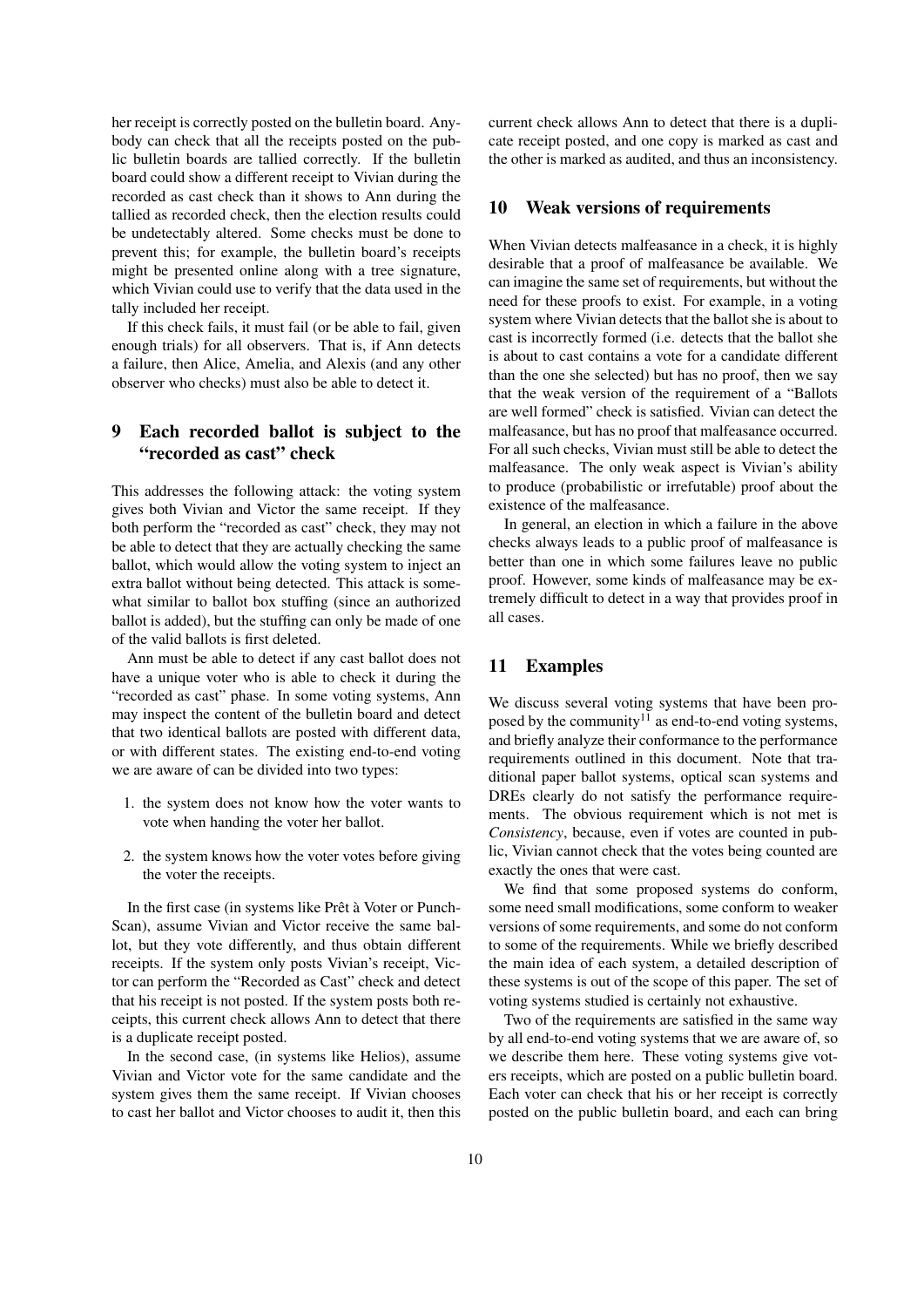the receipt as proof if they notice that the posting is not correct. The cast ballots are actually the receipts obtained by voters, which can be viewed as encryptions of their votes. This approach satisfies the requirement for the"Recorded as Cast" and, arguably, the "Consistency" checks.

First, we discuss the check for "Recorded as Cast": Vivian should be able to check that her cast ballot is correctly posted. Since Vivian gets a receipt for the ballot she cast, if her cast ballot has been incorrectly recorded, then, after her receipt has been published on the public bulletin board, Vivian is able to detect that her ballot is incorrectly recorded by checking if the receipt she possesses is correctly posted. If Vivian detects that her ballot is incorrectly recorded, then Vivian has her receipt which must serve as a publicly-acceptable proof of malfeasance. It may serve as irrefutable proof of malfeasance it is a "something you have" receipt that is somehow authenticated by the accused voting system, or it may serve as a probabilistic proof if it is a "something you know" receipt. The only system that currently uses the "something you know" receipt is Scantegrity II. We assume that all "something you have" receipts are authenticated by the voting system (digitally signed or rubber stamped), and that Vivian cannot home-brew a valid receipt.

Second, the "Consistency" requirement translates into Ann being able to detect if the bulletin board gives different views to different people. In other words, the public bulletin board does not give some information to Vivian, who checks if her receipt is correctly posted, and some other information to Ann, who checks that all the receipts have been correctly tallied in the "Tallied as Recorded" requirement. No current implementation of such a bulletin board exists, but we assume it is sufficient to have a simple web page that serves the entire information from the bulletin board each time it is accessed. This approach can be made somewhat more secure by having a distributed bulletin board.

Another common aspect of all the systems we consider is that ballots have a unique serial number. A potential attack on the "Ballots are well formed" requirement is to have two ballots with the same serial number. This may be detected by voters, since they may fill in their ballots differently, and thus obtain two different receipts with the same serial number. If both voters perform the "Recorded as cast" check, one voter will detect that her receipt is incorrectly posted.

Finally, all the examples below allow Vivian to detect if the voting system gives the same receipt to her and to Victor. Two general mechanisms can be used. First, it may be possible to publish the names of the voters next to each of the receipts on the public bulletin board. Each receipt must only have one name, thus associating two

voters with the same receipt would be detectable by Ann. Second, each ballot may be uniquely identified by, say, a serial number. If the voting system gives a ballot with the same serial number to both Vivian and Victor, than, it may happen that Vivian votes differently than Victor does, and thus Vivian would get a receipt which looks different from Victor's receipt. If both Victor and Vivian check the public bulletin board, one of them can see that his or her receipt is incorrectly posted. Thus the problem reduces to how well can the voting system predict that two voters will vote in the same way. In addition, Vivian may audit her ballot to see if it is well formed, and this check may reveal that she got a duplicate ballot.

### 11.1 Prêt à Voter

Prêt à Voter [7] is a paper-based system that uses a twopart ballot. The left part contains the names of the candidates in a permuted order and the voter can make a mark in the right part, next to her favorite candidate. The order of the candidates on the left part is different for every ballot. To produce her receipt, the voter detaches and shreds the left side, while scanning and keeping the right part as a receipt. The random ordering of candidates is obtained by permuting the list of candidates in a canonical order. This permutation is a composition of multiple subpermutations, each sub-permutation being derived from a seed. The seeds are buried into a series of digital envelopes which are processed using a mixnet to obtain the tally.

Presented ballots are well-formed An incorrect Prêt a Voter ballot has the candidates printed in an order that is ` different from the one derived from the seeds. To check that her ballot is well formed, Vivian can choose a number of ballots, one to vote and the rest to audit. The audited ballots have their digital envelopes opened and the seeds extracted, so that Vivian can check that the permutation of candidates printed on the ballot is indeed derived from the seeds. Typically, a voter may choose two ballots, one to vote and one to audit, in which case the probability that Vivian does not detect that her ballot is incorrectly formed is 50%. The "Presented ballots are well formed" requirement is satisfied.

Cast ballots are well-formed Since the Prêt à Voter cast ballot cannot contain any negative votes, and since anyone can detect over-votes by simply inspecting the receipts published on the public bulletin board, the requirement for a check for "Cast ballots are well formed" is satisfied.

Tallied as recorded Prêt à Voter uses a publiclyverifiable onion mixnet, so that Ann can check that all the cast ballots have been "Tallied as recorded". Typically,  $c_n = \frac{1}{2^n}$  if randomized partial checking is used.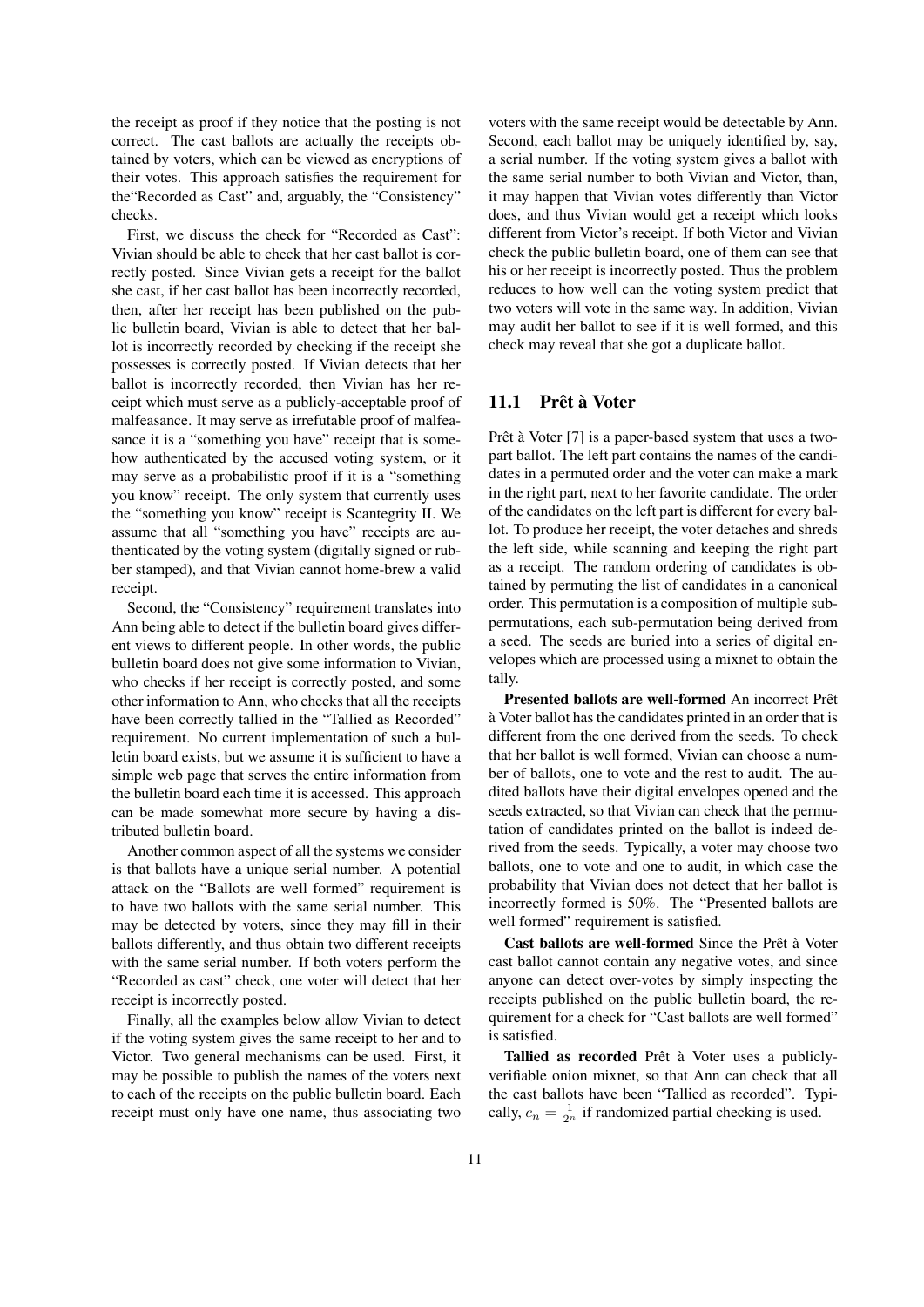Each recorded ballot is subject to the "recorded as cast" check If two voters are given the same ballot, it may happen that they choose different candidates thus Ann can detect that the same receipt is posted twice on the bulletin board, with different selections.

In conclusion, the elections which use Prêt à Voter are end-to-end verifiable.

## 11.2 PunchScan

A PunchScan [10] ballot consists of two stacked sheets of paper. The top page of the ballot has holes in it, and the information on the bottom page can be read through the holes. The top page contains the candidates' names in a fixed order. Each candidate has a symbol assigned to it, and the assignment of symbols to candidates varies from ballot to ballot. On the bottom page, there is a list of the same symbols, in an order that also differs from ballot to ballot, and is independent of the order on the top page. The top and the bottom ballot pages are aligned in such a way that the symbols from the bottom page are visible through the holes.

The voter uses a dauber to mark the hole that contains the symbols corresponding to her favorite candidate. The voter chooses one of the two pages to keep as receipt, and the other page is shredded. The receipt is scanned and signed before being given to the voter. To count the votes, PunchScan used a two-mix concept that is based on commitments.

Presented ballots are well-formed To check that the ballots are properly formed, a two-stage process is used. First, anybody can check that, with high probability, for every ballot, the combination of the two permutations from the two pages of a PunchScan ballot is inverted by the two mixes used in counting the votes. This is done by challenging the PunchScan system to open the commitments to the two permutations printed on the ballot, as well as to the two permutations used by the two mixes, and checking that their composition is the identity. Second, Vivian is able to check that the ballot she gets is consistent with the commitments to the two permutations, by selecting one of the two pages at random to keep as her receipt. Since PunchScan does not know which page Vivian is keeping as a receipt, the system has a 50% chance of cheating and not being detected by Vivian. If Vivian detects that the permutation on her receipt is not consistent with the commitment, then Vivian's receipt serves as irrefutable proof of malfeasance. The requirement for the "Presented ballots are well-formed" check is satisfied.

Cast ballots are well-formed The PunchScan cast ballot cannot contain any negative votes. An over-vote for a race is visible to anyone who inspects the receipts published on the public bulletin board. Therefore the "Cast ballots are well formed" requirement is satisfied.

Tallied as recorded PunchScan uses a publiclyverifiable two mix mechanism to check that all the cast ballots have been "Tallied as recorded". Typical values for  $c_n$  are either  $c_n = \frac{1}{2^n}$  if randomized partial checking[8] per ballot is used, or  $c_n = \frac{1}{2^d}$ , if multiple pairs of mixes are partially checked (where *d* is a fixed parameter). Therefore the requirement for a "Tallied as recorded" check is satisfied.

Each recorded ballot is subject to the "recorded as cast" check If two voters are given the same ballot, it may happen that they choose different pages to keep and thus Ann can detect that the same ballot have both pages posted on the bulletin board.

In conclusion, the elections which use PunchScan are end-to-end verifiable.

## 11.3 Scratch&Vote

For simplicity we refer to the Scratch&Vote [2] variant that uses a Prêt à Voter ballot style. Scratch&Vote adds to the Prêt à Voter ballot a 2D bar code that contains all the possible encrypted votes a voter may choose. By making a mark on the right side of the ballot, the voter is actually choosing the corresponding encrypted vote that is embedded in the bar code. There is a scratch-off surface below the 2D bar code that has printed underneath the information (e.g. randomness or keys) that allows the reconstruction of the encryption. As in Prêt à Voter, Vivian marks the right side and separates it, while destroying the left side. Vivian scans and keeps the right side as her receipt (but without the scratch-off surface).

Presented ballots are well-formed To check that the 2D bar code correctly encrypts the votes in the order presented on the left side of the ballot, Vivian is allowed to get two ballots, one to audit and one to cast. For the audited ballot, Vivian can remove the scratch off surface and reveal the randomness that was used to produce the encryptions in the 2D bar code. Using this randomness, anyone can regenerate the 2D bar code and see if it is in accord with the order in which the candidates appear on the left side. In this case, the probability that Vivian does not detect her incorrectly formed ballot is 50%. Therefore the requirement for a "Presented ballots are well formed" check is satisfied.

Cast ballots are well-formed The cast ballot is considered to be the portion of the 2D bar code that corresponds to the marks made by the voter. To understand how Scratch&Vote satisfies the"Cast ballots are well formed" requirement we have to mention that the cast ballots are encrypted and are tallied in a homomorphic manner. All the encrypted ballots are aggregated (multiplied) and the aggregate is decrypted using distributed Elgamal decryption.

At the time when Vivian checks that her ballot is cor-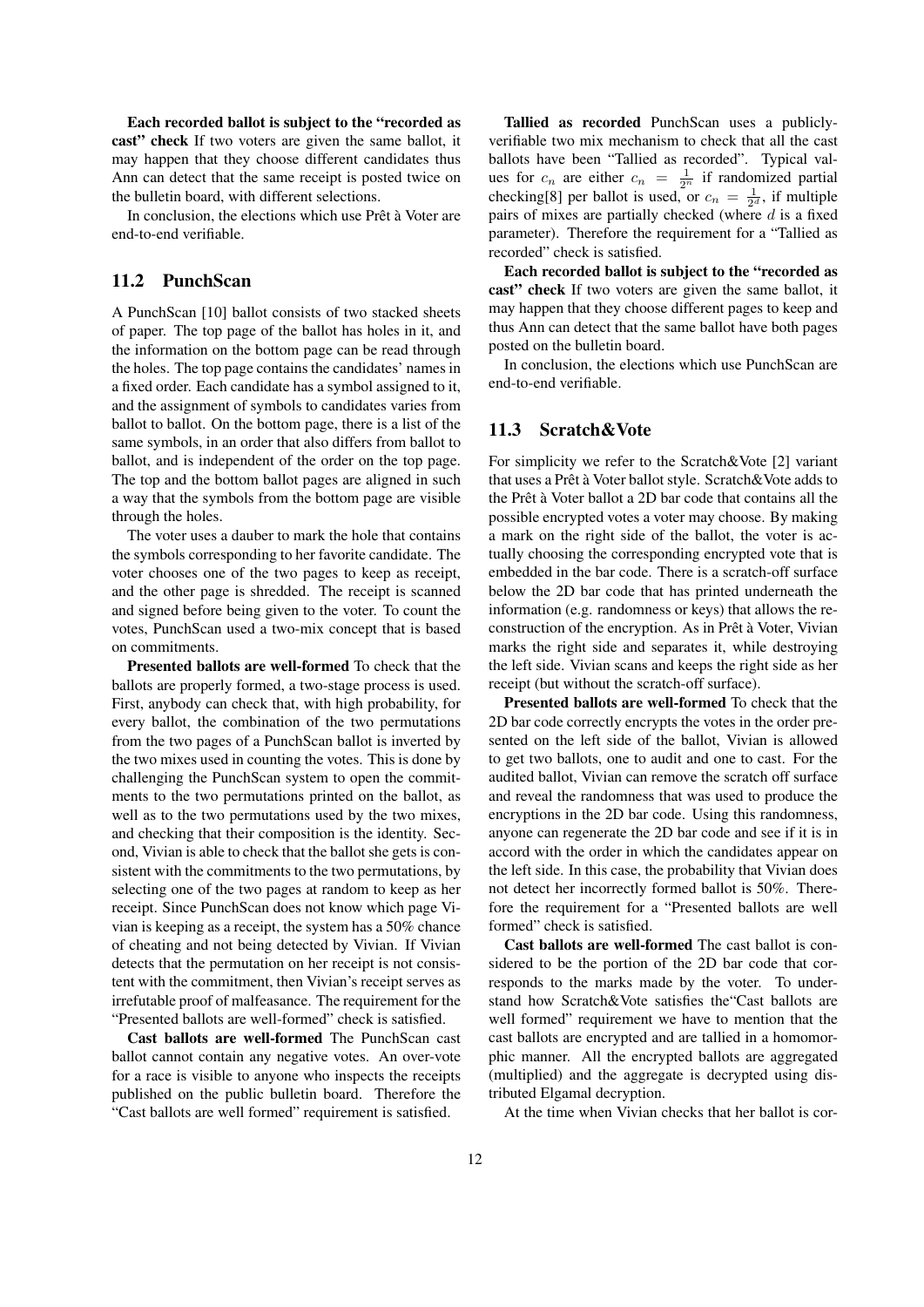rectly formed, she can also check that the 2D bar code does not contain over-votes or negative votes. However, the "Cast ballots are well formed" requires that Ann be able to perform this check, since Vivian can collude with the voting system, as explained in the following potential attack. The system may hand Vivian a ballot that is known to have a large number of votes for the candidate Vivian supports, so Vivian has no interest in disclosing this. Vivian happily casts a ballot that contains a large number of votes for a candidate and a number of negative votes for another candidate. To make sure this does not happen, the system needs to prove to Ann that all the encrypted votes are well-formed. In practice this is done using known zero-knowledge proof techniques on the published encryptions. In such techniques the probability that the cast ballot is malformed and not detected is negligible. Therefore the requirement for a "Cast ballots are well formed" check is satisfied.

Tallied as recorded The votes are tallied in a homomorphic manner: after the encrypted votes are selected from the bar codes on each ballot, they are multiplied, resulting in an encryption of the entire tally. This encrypted tally can be decrypted in a publicly verifiable manner using a threshold scheme. In this case  $c_n$  is fixed and is very low, i.e. lower than 2 *<sup>−</sup>*<sup>112</sup>, which in turn means that the probability of cheating on decrypting the tally and not getting detected by the public is essentially zero. Therefore the requirement for a "Tallied as recorded" check is satisfied.

Each recorded ballot is subject to the "recorded as cast" check If two voters are given the same ballot, it may happen that they choose different candidates thus Ann can detect that the same receipt is posted twice on the bulletin board, with different selections.

In conclusion, the elections which use Scratch&Vote are end-to-end verifiable.

### 11.4 ThreeBallot

The ThreeBallot ballot contains four parts. The leftmost part has a list of candidates in canonical order (same order on all ballots). The next three parts are identical: each part has a place where the voter can put a mark for a candidate and a unique identifier at the bottom. Each mark for a candidate is a vote for that candidate. The trick is that the voter votes once for each candidate and an extra time for her favorite candidate. A ballot with an actual vote for Carol contains two votes for Carol and one vote for everyone else.

After the ballot is filled in by the voter, it is placed in a checker that verifies that it was correctly filled in (this is not trivial since there are many ways to incorrectly fill in a ThreeBallot). Then, the voter separates the three parts on the right from each other and chooses one at random

to make a copy of. The copy becomes the voter's receipt. The left part with the names of the candidates is irrelevant, since it contains public information that is the same on all ballots. The three parts are deposited into a ballot box and counted as separate ballots. The counting results in each candidate having "v" votes above the number of votes cast, where "v" is the number of voters. This number is subtracted from the reported totals to find the count.

Presented ballots are well-formed In ThreeBallot, checking for correct printing is trivial, since initially all the ballots look the same (except for the unique serial numbers) and the filled-in ballots are not transformed in any way to produce the tally.

Cast ballots are well-formed ThreeBallot does not satisfy the requirement for a "Cast ballots are well formed" check. The reason is that Ann cannot verify that Vivian did not make three marks for her favorite candidate and no marks for another candidate, which would result in an extra (invalid) vote for her favorite candidate and a negative vote for the other one. While Vivian can make this check and the ThreeBallot system can make this check, Vivian may have an interest in marking her ballot in this manner and she may also be colluding with the ThreeBallot's checker.

All the ballots that constitute a voted ThreeBallot ballot (3*×*v of them) are posted on a public bulletin board. Using the unique identifier at the bottom of her receipt, the voter can check that the copy that she kept (of one of the three ballots) is correctly published on the bulletin board. She can complain with a valid proof if it does not. Since the voting system does not know which of the three parts the voter kept, if it tries to modify a ballot, it would have to guess which parts the voter did not keep. For every ballot, the system has a 66% chance of correctly guessing which part the voter did not keep. Therefore Vivian can probabilistically check that her entire ballot is correctly posted. If Vivian does notice that her receipt is incorrectly posted, she can present her receipt as irrefutable proof of malfeasance. Therefore the requirement for a "Recorded as cast" check is satisfied.

Tallied as recorded The requirement for a "Tallied as recorded" check is trivially satisfied, because the bulletin board contains clear-text ballots that are tallied by Ann. The probability that cheating occurs and is not detected is zero. Not many systems offer this level of assurance.

Each recorded ballot is subject to the "recorded as cast" check If two voters are given the same ballot, it may happen that they mark their ballots differently (regardless if they vote for the same candidate or not) and thus Ann can detect that the same receipt is posted twice on the bulletin board, with different selections. However, if Vivian indicates to a machine her favorite candidate and the machine produces the ThreeBallot, then the ma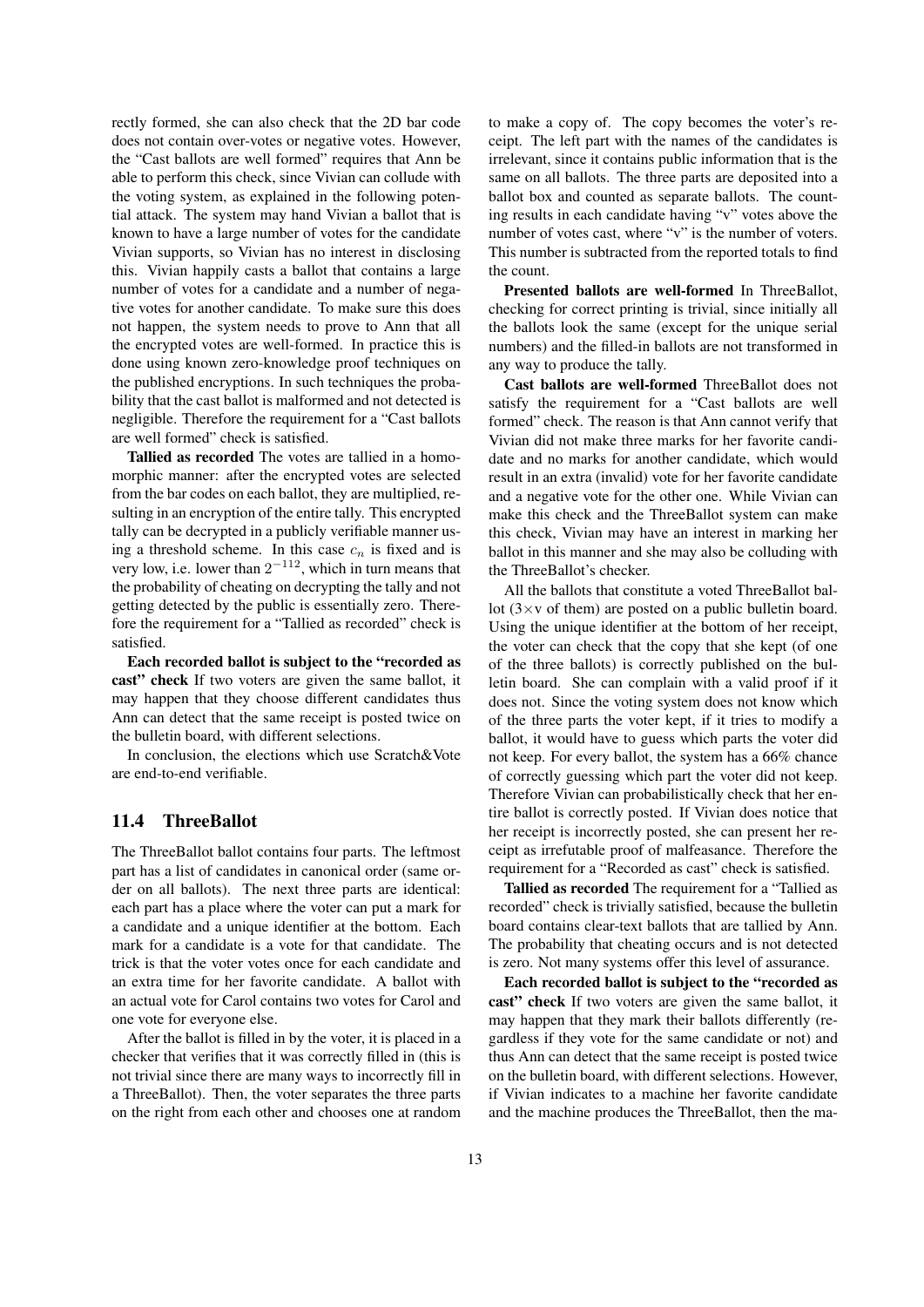chine may give both Vivian and Victor the same ballot and Ann is not able to detect that each recorded ballot is subject to the "recorded as cast" check, thus this check fails. Note that, in general, the machine can reuses single parts of ThreeBallots to construct whatever vote desired This is a generalization of the attack on only two voters.

Follows the Protocol The way ThreeBallot is described [11], the voter indicates to the checker which ballot she wants to keep as a receipt. The checker may ignore the voter's choice and give her another ballot; the voter knows, but cannot prove, that her ballot selection was ignored. However, there may be some mechanical designs (e.g. using levers) which would allow the voter to prove that her choice was ignored, and thus satisfy the "voting system follows protocol" requirement.

Note that there is no mention of cryptography in how ThreeBallot works.

Because Ann is not able to check if "Cast ballots are well formed", ThreeBallot does not qualify as an end-toend verifiable system.

## 11.5 Scantegrity II

A Scantegrity II [6] ballot looks like a regular optical scan ballot, but has symbols that are printed inside the ovals, in invisible ink. The ballot is marked with a special pen that darkens the oval and reveals the code at the same time. The voter can write down the code to produce a knowledge-based receipt. All receipts are published on a public bulletin board. To produce the tally, Scantegrity II uses a two-mix construct that is simpler than the one in PunchScan, but offers essentially the same integrity guarantees. It is also based on commitments.

Presented ballots are well-formed To check that her ballot is well formed, Vivian can choose a number of ballots, one to vote and the rest to audit, just like in Prêt à Voter or Scratch&Vote. The same discussion applies.

Cast ballots are well-formed The Scantegrity II cast ballot cannot contain any negative votes, and over-votes can be detected by anyone who inspects the receipts published on the public bulletin board. Therefore the requirement for a "Cast ballots are well formed" check is satisfied.

Tallied as recorded Scantegrity II uses a publicly verifiable two-mix like mechanism to check that all the cast ballots have been "Tallied as recorded". Typical values for  $c_n$  are either  $c_n = \frac{1}{2^n}$  if randomized partial checking per ballot is used, or  $c_n = \frac{1}{2^d}$ , where *d* is a fixed parameter if pairs of mixes are partially checked. Therefore the requirement for a "Tallied as recorded" check is satisfied

Recorded as cast There are some unique characteristics of the "Recorded as cast" check for Scantegrity. Vivian can check that her receipt is correctly posted on the public bulletin board. If Vivian notices that her receipt is

incorrectly posted, she can bring as evidence the confirmation code that she knows. Assume that Vivian wants to cast doubt on the election and claim her receipt is incorrectly posted when in fact it is correctly posted. Then Vivian has to correctly guess a confirmation code. The probability that Vivian guesses a valid confirmation code which is different than the one she legitimately received depends on how difficult the confirmation codes are to guess, i.e. on how long they are. Therefore the proof that Vivian brings when she notices that her receipt is incorrectly posted is probabilistic (not irrefutable as in all other examples).

The first description of Scantegrity II does not conform to the "Recorded as cast" requirement, because the voting system can add a mark to the ballot cast by Vivian. For example, if Vivian does not make any selection for a race she does not get any confirmation code. After the ballot is cast, Scantegrity II marks Vivian's ballot and publishes a confirmation code. Vivian cannot prove that she does not know the posted confirmation code (especially since it is publicly posted), nor that she did not cause that code to appear on the ballot. Another scenario is when Vivian votes for a candidate, gets a confirmation code, but the Scantegrity II system adds a second mark to that race, causing it to be over-voted and thus invalid. Both confirmation codes are published on the bulletin board and again Vivian cannot prove that she does not know one of the codes or that she was not the one making it.

In the scenarios above, Vivian is able to detect that her ballot is not recorded as cast, but she cannot prove it. This would satisfy the weak version of the requirement for a check, but not the strong version.

Each recorded ballot is subject to the "recorded as cast" check If two voters are given the same ballot, it may happen that they choose different candidates thus Ann can detect that the same receipt is posted twice on the bulletin board, with different selections. However, because the "recorded as cast" check is weak, a single receipt can be posted with the confirmation codes for both candidates chosen by the two voters.

In conclusion, the elections which use Scantegrity II are end-to-end verifiable with a weak "recorded as cast" check.

## 11.6 Helios

Helios [1] is the name of the implementation of the more general Benaloh challenge [4] voting system. The main idea of the Benaloh challenge is that Vivian is presented with an encryption of her vote, and she is allowed to choose between decrypting it or casting the encrypted ballot. When Vivian chooses to decrypt her ballot, she is able to check that the choices inside the encryption are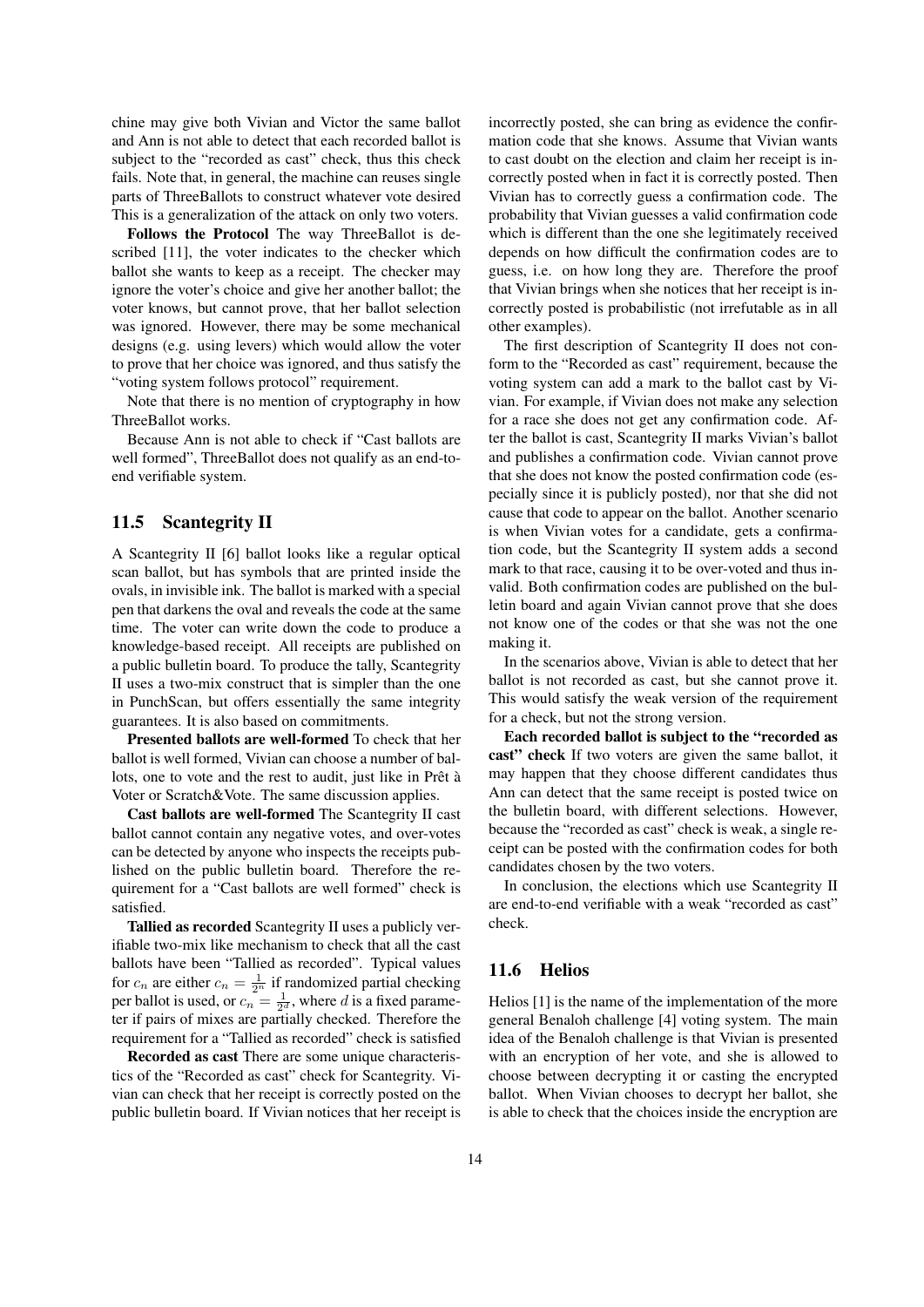correct. She is then allowed to repeat the process until she chooses to cast a ballot (without choosing to decrypt it). In Helios, the encrypted files are tabulated in a homomorphic manner, similar to Scratch&Vote.

Presented ballots are well-formed To check that the ballot to be cast by Vivian is well formed, Vivian may ask Helios to fully open her ballot and check that the choices inside the encryption are hers. If Vivian notices that the choices inside the encryption are different from the choices she indicated, then she knows that Helios tried to change her choices, but she does not have proof that the choices inside the now open encryption are different from the choices she indicated to Helios. Thus Helios complies with the weak version of the requirement for a "Cast ballots are well formed" check.

Cast ballots are well-formed When Vivian asks Helios to open her ballot, she can check that "cast ballot is well formed", i.e. that the ballot does not contain any over-votes or negative votes. But Ann is the one who needs to be able to perform this check, thus, for each cast ballot, Helios needs to publish a proof that the cast ballot is well formed. In practice this can be done using known zero-knowledge proof techniques, for which the probability that the cast ballot is malformed and not detected is lower than, e.g. 2 *<sup>−</sup>*<sup>112</sup>. Therefore the requirement for a "Cast ballots are well formed" check is satisfied.

Tallied as recorded The votes are tallied in a homomorphic manner: after the encrypted votes are cast they are multiplied together, resulting in an encryption of the entire tally. This encrypted tally can be decrypted in a publicly verifiable manner using a threshold scheme. In this case  $c_n$  is fixed and is very low, i.e. lower than  $2^{-112}$ , which in turn means that the probability of cheating on decrypting the tally and not getting detected by the public is essentially zero. Therefore the requirement for a "Tallied as recorded" check is satisfied.

Follows the Protocol Since Helios uses a remote electronic interface to interact with the voter, the system may choose to disobey the voters commands. Vivian may ask Helios to open the encrypted vote, but the system may ignore this input and cast the ballot. Vivian does not have proof that the system was disobedient. Thus the requirement for a "voting system follows the protocol" check is weak for the remote version of Helios. Note that the underlying Benaloh challenge system implemented in a polling place may satisfy the requirement.

Each recorded ballot is subject to the "recorded as cast" check In Helios, the system knows the selections of the voters before it gives them a receipt, and thus can choose to give the same receipt to two voters that voted the same way. If Vivian may chooses to audit her ballot and Victor chooses to cast it, Ann can detect that the same receipt is posted twice on the bulletin board, with different states: one is marked as cast and one as audited.

|                | BaWF | <b>CBaWF</b> | RaC                  | TaR | <b>ERBiSttRaCC</b> | FtP  |
|----------------|------|--------------|----------------------|-----|--------------------|------|
| Prêt à Voter   |      |              |                      |     |                    |      |
| PunchScan      |      |              |                      |     |                    |      |
| Scratch&Vote   |      |              |                      |     |                    |      |
| ThreeBallot    |      | no           |                      |     |                    |      |
| Scantegrity II |      |              | weak for added votes |     |                    |      |
| Helios         | weak |              |                      |     |                    | weak |

Table 1: Some voting systems and their conformance to the end-to-end performance requirements. BaWF = Ballots are Well Formed;  $CBaWF = Cast BaWF$ ;  $RaC =$ Recorded as Cast; Ta $R =$  Tallied as Recorded;  $C =$  Consistency; ERBiSttRaCC = Each recorded ballot is subject to the Recorded as Cast check; FtP =Follows the Protocol

In conclusion, the elections which use Helios are endto-end verifiable, but satisfy a weak version of the requirement for a "Cast ballots are well formed" check.

### 12 Conclusions

We presented precise performance requirements for endto-end verifiable elections. We identified six properties which are required to hold for voting system designs which can be used in end-to-end verifiable elections: 1. The voter is able to check that her ballot represents a vote for the candidate she intended. 2. Anyone is able to check that valid ballots do not contain over-votes or negative votes. 3. The voter can check that her ballot is recorded as she cast it. 4. Anyone is able to check that all the recorded ballots have been correctly tallied. 5. Anyone is able to check that voters and the general public has the same view of the election records. 6. Anyone can check that any cast ballot has a voter that can perform check number three. In addition, the voting system cannot ignore a voter's choice.

For each requirement, we specify *who* can check it, *when* it can be checked, *what* exactly is checked and what kind of *proof* exists to demonstrate that the system failed the check, if it did. We briefly discuss how six previously proposed voting systems comply or not with the stated performance requirements (see Table 1).

We do not present design requirements; we do not specify general steps necessary for a system to be built, but rather what properties we wish to achieve. The requirements do not mention receipts, cryptography or the use of a bulletin board. Also, the requirements are only pertinent to integrity. Separate documents should address aspects that are equally important: privacy, coercion, authentication, usability, accessibility, scaling, cost, etc.

Our aim is to give a precise meaning to the term *endto-end verifiable elections*. We hope that future designs will describe how they comply with these performance requirements, such that the term is interpreted consistently by various approaches.